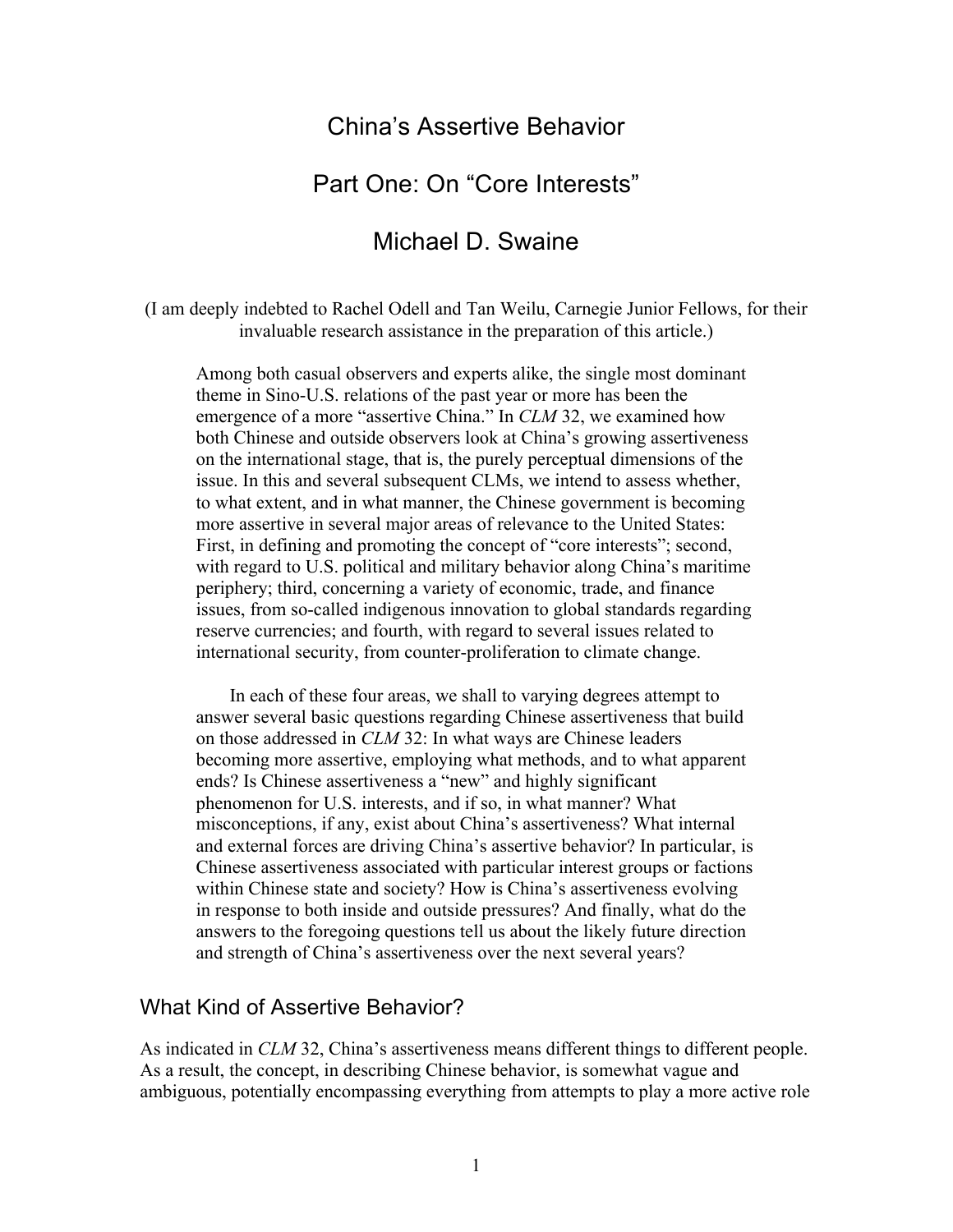in a wide variety of international regimes, to deliberate efforts to alter basic international norms and challenge the fundamental national interests or policies of the United States. In addition, there are many forms of assertiveness, from mere verbal statements or comments, to concerted official actions that appear designed to intimidate or even to force other nations or foreign entities to change their behavior. As this typology suggests, some forms of Chinese assertiveness are probably beneficial to the workings of the international system and U.S. interests while others are not. Indeed, U.S. officials welcome a more active, engaged China that seeks both to strengthen and to shape international institutions and norms in ways that advance prosperity, stability, and the peaceful resolution of problems. They presumably do not welcome a China that desires or appears to do otherwise.

In addition, not all indications of Chinese assertiveness (whether "good" or "bad" for the United States and other Western powers) are sanctioned or supported by the Chinese government. Indeed, as we have seen in *CLM* 32, many unofficial Chinese observers and pundits express or advocate various levels and types of assertiveness that are not reflected in official Chinese statements or documents.

Thus, any assessment of Chinese assertiveness must distinguish between official and unofficial actions or utterances, productive or creative assertiveness (what one might call "positive activism") and confrontational, destabilizing, or threatening (from a Western or U.S. perspective) assertiveness. This essay, and those that follow, focuses primarily on identifying, measuring, and assessing official or governmental forms of negative or potentially threatening Chinese assertiveness, given its clear significance for future Sino-American relations and the obvious attention that it has received among outside observers.

## Why "Core Interests"?

Since at least November of 2009, when it was inserted in the U.S.-China Joint Statement between Hu Jintao and Barack Obama during the latter's state visit to China, the notion of China's "core interests" (核心利益) has received enormous attention among both media pundits and experts alike. Many observers interpret the use of this concept by the PRC government as an indication of strong (and growing) Chinese assertiveness in the international arena, for three apparent reasons: first, because in recent years the concept has been more formally defined and included in official PRC (and at least one bilateral U.S.-PRC) statements and documents to a greater extent than in the past; second, because some Chinese officials and unofficial observers have apparently asserted that China's "core interests" are essentially nonnegotiable in nature, thus conveying a level of rigidity and perhaps militancy toward whatever issue might be defined as a core interest; and third, because China is allegedly steadily defining more and more controversial international issues as affecting its "core interests," including U.S. arms sales to Taiwan, meetings between foreign leaders and the Dalai Lama, and disputed territories in the South China Sea, thus by implication challenging an array of foreign activities relating to such issues. In the remainder of this essay, we shall examine these observations in turn.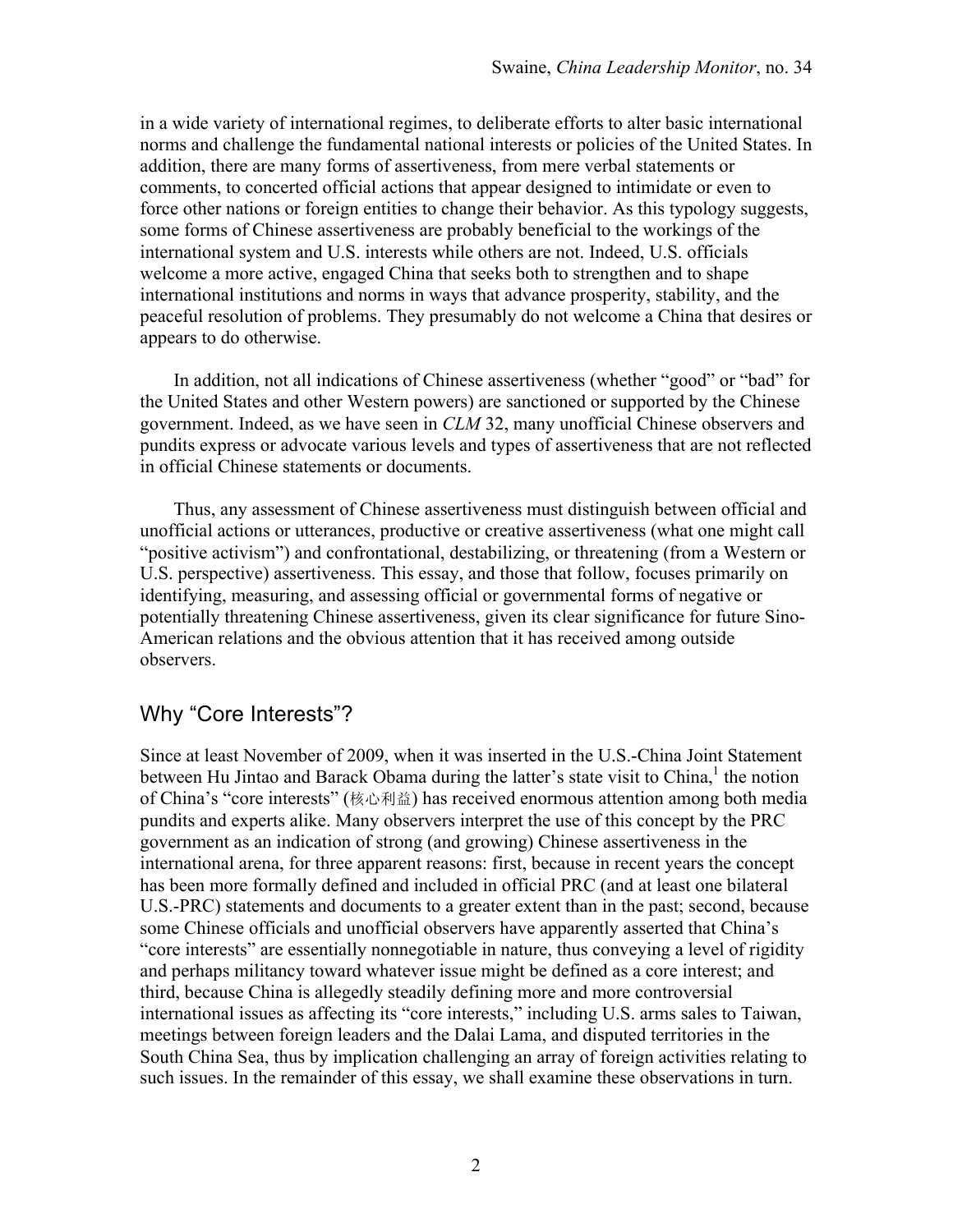## Increasing Usage and an Official Definition

An examination of the historical record indicates that the Chinese government has indeed in recent years invoked China's "core interests" far more frequently, and presented publicly a more explicit definition of the term, than it has done in the past.<sup>2</sup> In fact, official Chinese sources only began referring to China's "core interests" on a fairly frequent basis in 2003–2004. The term was initially used in Chinese official media during the 1980s and '90s only in reference to the interests of *other* nations.<sup>3</sup>

It was first used with reference to China in the mid-'90s and in the first years of the new century, but primarily in a domestic context. At that time, the term was closely associated with and seemed to emerge from the term "fundamental interests" (根本利益) as applied to China's economic- and social-reform policies and the general maintenance of domestic order and stability.4

The term "core interests" has also been used in official PRC media alongside the term "major concerns" ( $\mathbb{I}$ ). The latter term was in fact employed earlier than "core interests" in official PRC media and at times was used in joint statements between China and foreign governments, for example, in a report on a meeting between Jiang Zemin and President Chirac of France in 2000. It has also been used to refer to the Taiwan issue and the one-China principle.<sup>6</sup>

The term "core interests" was apparently first applied to China in a foreign context in PRC media in early 2002, but in an unofficial capacity, in an article written by a Chinese scholar.<sup>7</sup> The first official foreign-oriented reference to the term "core interests" appeared in the report of a meeting between Foreign Minister Tang Jiaxuan and Secretary of State Colin Powell on January 19, 2003, in which Tang identified Taiwan as among China's "core interests." (See below for more on the link between Taiwan and the emergence of the official PRC use of "core interests"). $8$ 

The first apparent official identification of the oft-espoused concepts of "sovereignty and territorial integrity" (主权和领土完整) as a Chinese "core interest" occurred in April 2004, again in the context of a discussion of Taiwan.<sup>9</sup> During the remainder of 2004, both official and unofficial Chinese usage of the term "core interests" in reference to sovereignty and territorial interests (and Taiwan in particular) increased significantly.<sup>10</sup> The related issue of "national security" (国家安全) was apparently first explicitly identified officially as a core interest in a speech given by then Foreign Minister Li Zhaoxing in September 2006 and reported in the *People's Daily*. 11

As one might surmise from the above references, major official and unofficial PRC media mentions of China's core interests in a foreign-policy context increased notably beginning in the early 2000s, from a mention in one *People's Daily* article in 2001 to 260 articles in 2009 and 325 articles in 2010.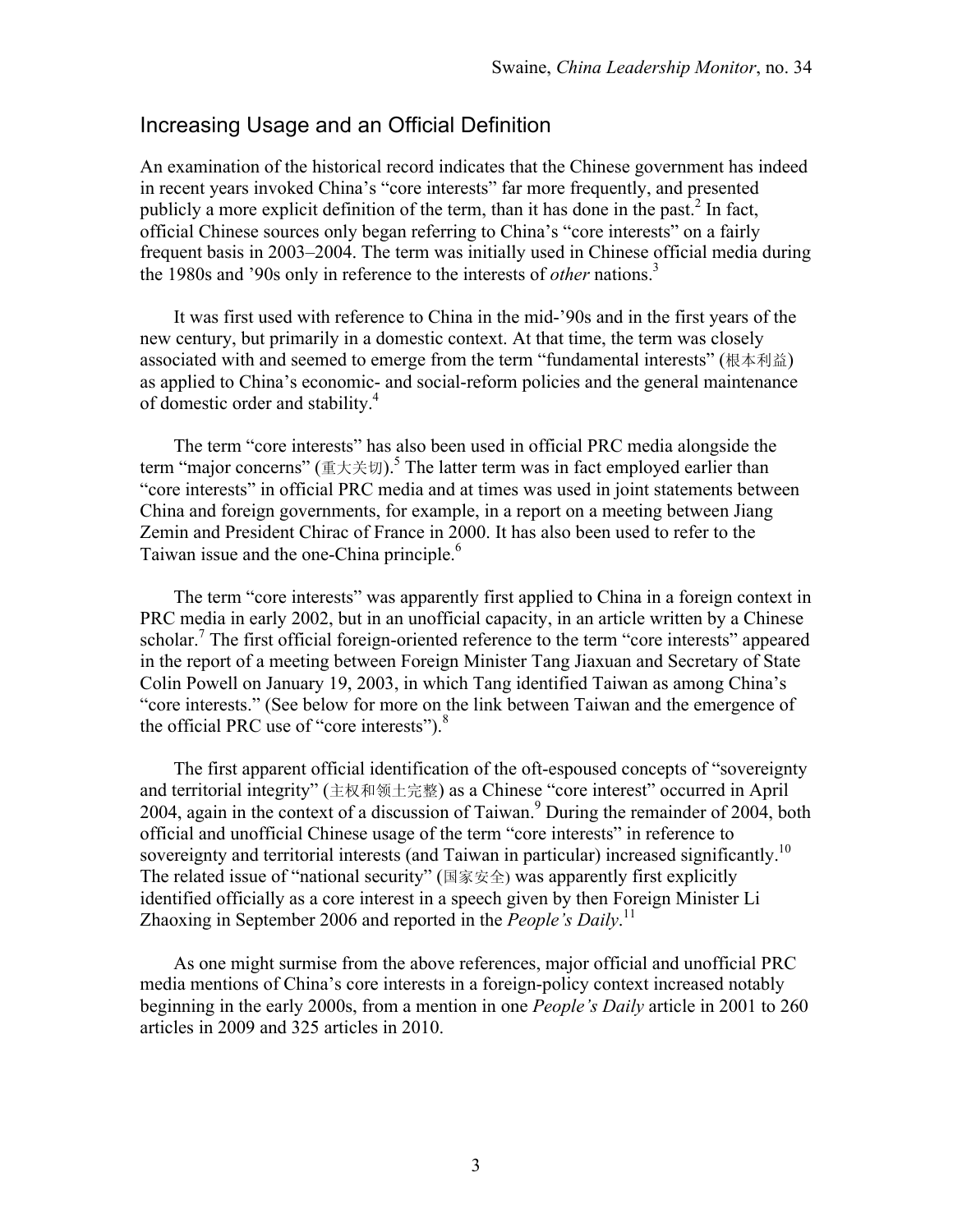

Moreover, by 2004, Chinese officials had begun routinely mentioning the need for countries to respect and accommodate one another's "core interests" in speeches with foreign officials and dignitaries, thus indicating that the term had not only entered the official lexicon but also become an important element of PRC diplomacy.<sup>12</sup>

It is therefore not surprising that the senior Chinese official responsible for PRC foreign policy (State Councilor Dai Bingguo) publicly defined the general elements of China's core interests in July 2009, during a session of the U.S.-China Strategic and Economic Dialogue (S&ED). Dai stated in his closing remarks at the S&ED that the term includes three components: 1) preserving China's basic state system and national security (维护基本制度和国家安全); 2) national sovereignty and territorial integrity (国家主权和领土 完整); and 3) the continued stable development of China's economy and society (经济社会 的持续稳定发展).<sup>13</sup> Variations of this multi-part definition have occurred officially since that time, and have been repeated by unofficial Chinese sources as well.<sup>14</sup>

In addition, Chinese officials have also at times identified "national unity" or "reunification" (国家统一/ 两岸统一/ 统一大业) as a Chinese core interest, as well as "independence" (独立), in some instances alongside the three elements listed above. However, the former references were almost invariably intended to buttress the Chinese position regarding issues associated with territorial integrity, such as Taiwan, and hence can be taken as largely duplicative of an element contained in Dai Bingguo's list.<sup>15</sup> In the case of "independence," references have been very few in number and have always occurred in a bilateral or multilateral context (with regard to the "core interests" of both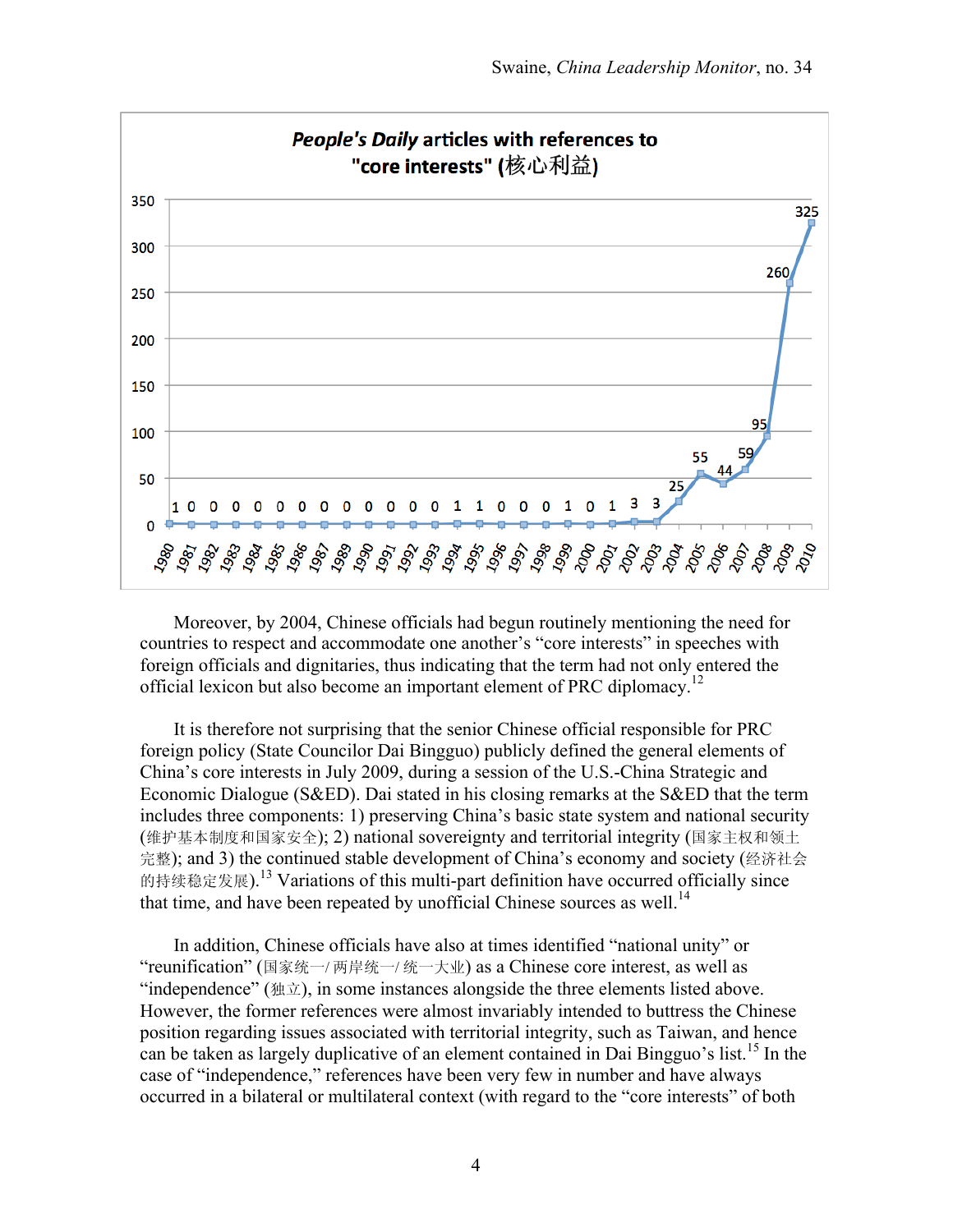countries or of countries in general); in some cases the word was inserted within the phrase "sovereignty and territorial integrity," as in: "The defense of sovereignty, independence and territorial integrity is the core interest of every country."<sup>16</sup> Thus, the concept is, as with "national unity" or "reunification," most closely associated with the general category of sovereignty and territorial integrity as a core interest.

Chinese officials have also identified "human rights" as a Chinese core interest. However, this has only occurred nine times in official Foreign Ministry sources. Hu Jintao used it twice, in November 2006, during state visits to Laos and Pakistan. In both instances, he was expressing China's appreciation for the support the two countries have extended to Beijing's position on " . . . Taiwan, Tibet, human rights and other major questions involving China's state sovereignty and core interests."<sup>17</sup> The seven other references include two from Yang Jiechi in 2008 and five from various ambassadors, including statements by Zhou Wenzhong, ambassador to the United States, in November 2009, and Song Zhe, ambassador to the EU, in December 2008.<sup>18</sup> Moreover, overall, this context seems to suggest that human rights as a core interest refers primarily to Beijing's right to determine how the lives of China's citizenry will be promoted, especially in contested regions such as Taiwan and Tibet, for example, via the advancement of local economic and social conditions. In other words, the issue is again associated with domestic interests or other core interests involving sovereignty and territorial integrity.

Therefore, the most common and authoritative formulation of the general concepts comprising China's core interests appears to remain that of Dai Bingguo, presented in July 2009. That said, since Dai articulated his definition, Chinese officials have continued to place the most emphasis on "sovereignty and territorial integrity" as the most important characteristic of China's core interests. The first and third elements of Dai's definition—"basic state system and national security," and "continued stable social and economic development"—are still only infrequently mentioned in the context of China's "core interests."

## Motivated by the Taiwan Issue?

It is not entirely clear what prompted official Chinese sources to begin employing the term "core interests" to such a degree and in this manner. Of course, the defense or protection of China's national security, the PRC system or regime, and Chinese sovereignty and territorial integrity, as well as the protection and advancement of China's economy and society, has been a staple of PRC foreign policy for decades. Indeed, they are basic to any nation's definition of its national interests.

That said, it is quite likely that Beijing began to sharpen and promote vigorously the concept of "core interests" in response to growing concerns over the Taiwan issue. By 2004–2005, Beijing had become extremely worried about what it regarded as the efforts of former Taiwan president Chen Shuibian to achieve de jure Taiwan independence, possibly with U.S. backing. In response, during that time, the National People's Congress promulgated the so-called Anti-Secession Law (ASL, in March 2005), and PRC officials began pressing (or warning) the United States and other countries to reject Chen's efforts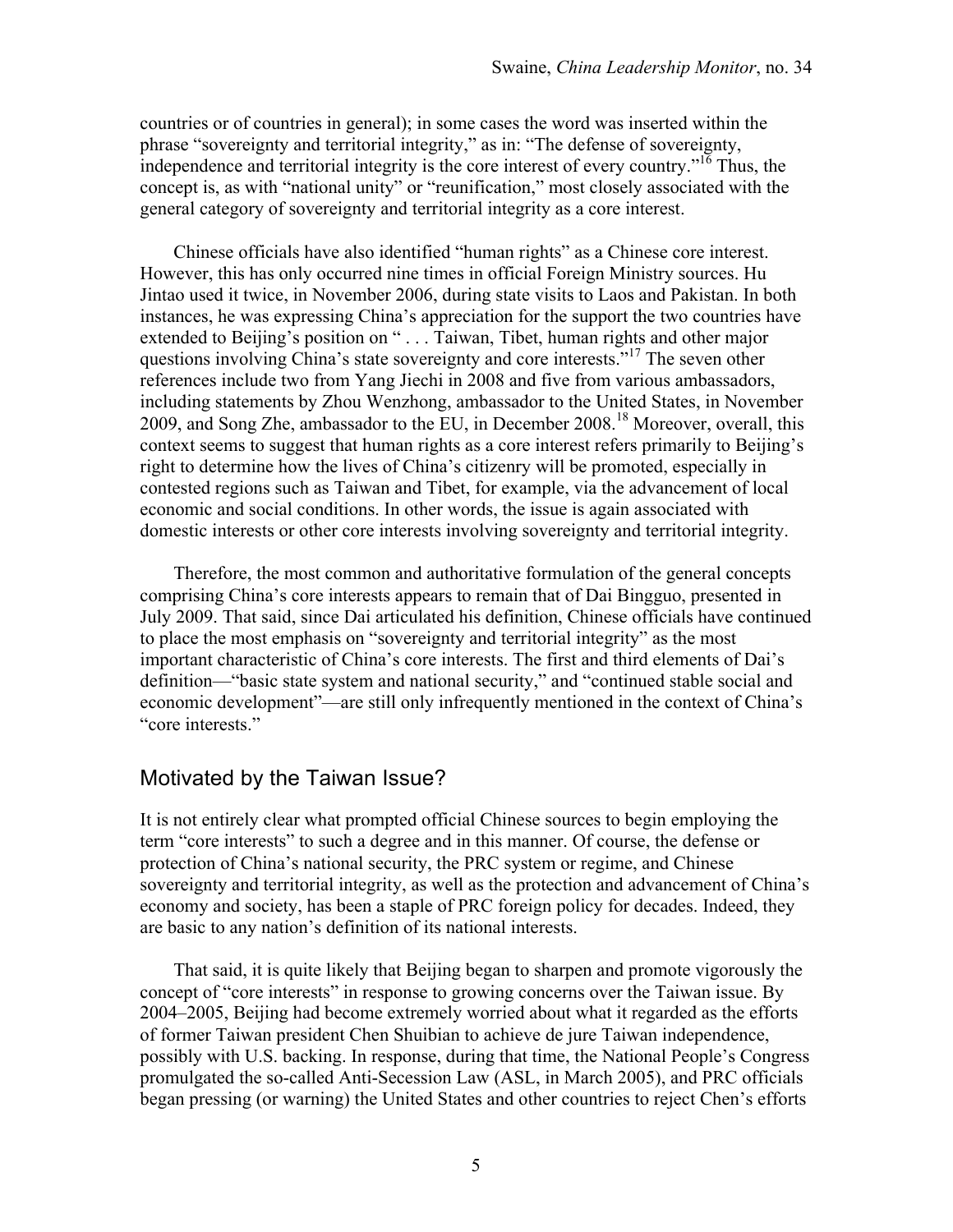and to recognize China's vital interests on the issue.<sup>19</sup> As indicated above, it is precisely at this time that Chinese officials began to emphasize China's core interests, and to specify Taiwan as a primary example.<sup>20</sup> Indeed, for some unofficial Chinese observers, Beijing's "core interests" are primarily about sovereignty and territorial integrity.<sup>21</sup>

## Used as a Warning and for Diplomatic Leverage

As suggested above, China's relatively recent and repeated invocation of the phrase "core interests" generates concern among both foreigners and some Chinese in large part because of: 1) Beijing's efforts to pressure foreign governments (and especially the United States) to officially acknowledge acceptance of the general concept and the specific policy issues to which it applies (such as Taiwan—discussed below); and, more importantly, 2) its apparent association with a rigid, uncompromising diplomatic or military stance. In other words, the appearance of the term appears to signal a more vigorous attempt to lay down a marker, or type of warning, regarding the need for the United States and other countries to respect (indeed, accept with little if any negotiation) China's position on certain issues.

Regarding the first point, beginning in the early 2000s, Chinese officials increasingly pressed the United States to issue formal statements indicating a willingness to respect one another's core interests (as indicated above), and even, in recent years, to explicitly and formally recognize the category of "core interests and major concerns" in general, as a necessary basis for the advancement of the bilateral relationship.<sup>22</sup> This pressure campaign culminated in the inclusion of the term in the November 2009 U.S.-China Joint Statement. This was the first time that it had been used in an official, high-level Sino-American statement or communiqué. In fact, even in past meetings where senior Chinese officials were pressing their U.S. counterparts to respect China's "core interests," U.S. officials never repeated the phrase, but instead merely conveyed support for various longstanding U.S. policies, such as the "one China" principle and the three joint communiqués.<sup>23</sup>

The 1972 and 1982 Sino-U.S. joint communiqués do affirm "respect for the sovereignty and territorial integrity of all states" and "respect for each other's sovereignty and territorial integrity" (respectively), which Beijing has since identified as one of its core interests.<sup>24</sup> However, by November 2009 Beijing had significantly expanded its definition of core interests to include several other general categories, as indicated in the July 2009 statement by Dai Bingguo, discussed above. Therefore, such past U.S. acknowledgments (of respect for China's sovereignty and territorial integrity) could not be viewed as a precedent for the U.S. acceptance of Beijing's "core interests" in the Hu-Obama joint statement.

Since the signing of the November 2009 Joint Statement, Beijing has repeatedly and emphatically cited the mutual commitment to respect one another's "core interests" contained in that document as a basis for its demands that Washington alter its behavior in a variety of areas, from arms sales to Taiwan to presidential meetings with the Dalai Lama. Indeed, the Chinese have branded the joint statement as an "important consensus"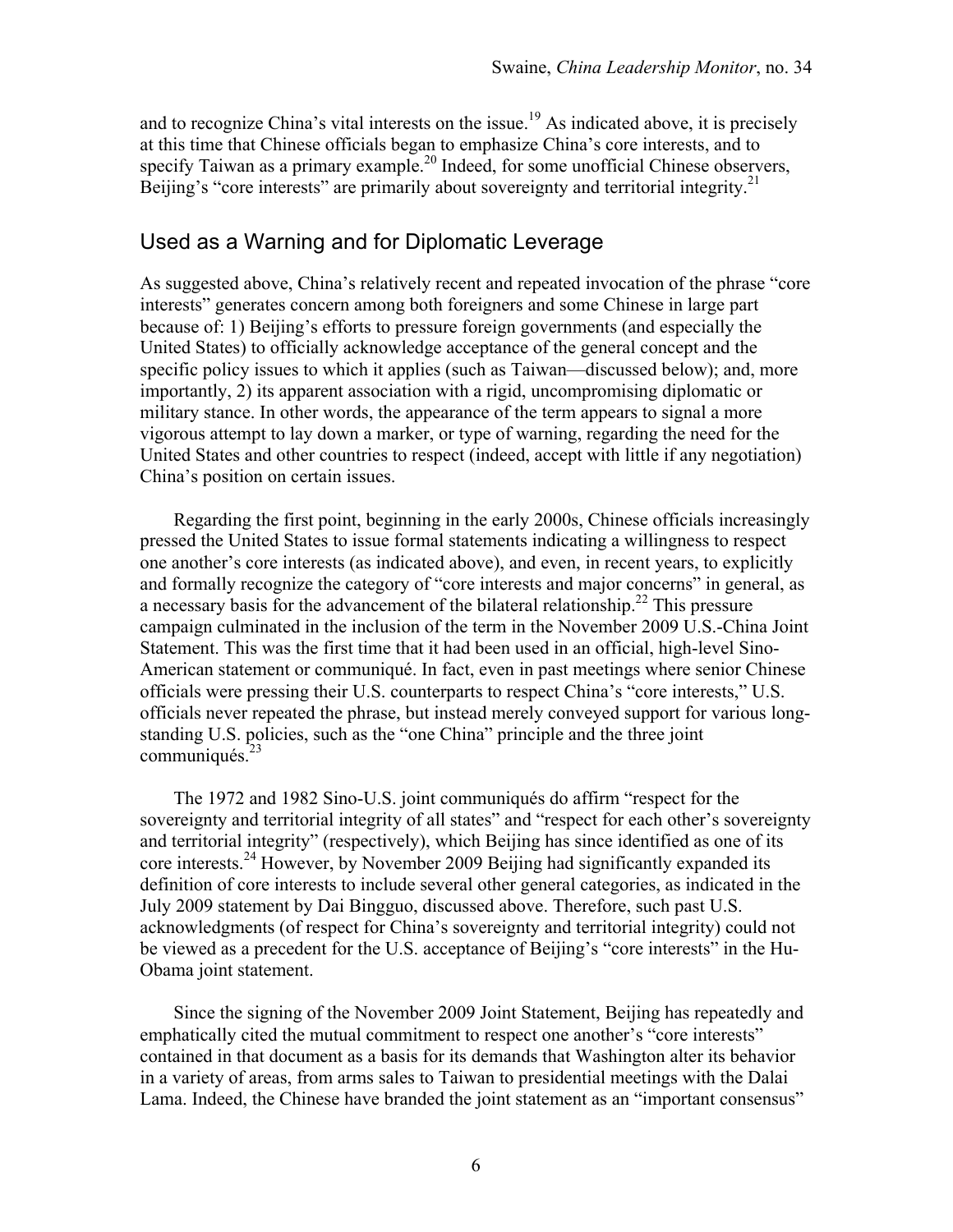that is a major step in the development of a "new era" (新时期) in U.S.-China relations. It is often mentioned in official Chinese sources alongside the three Sino-U.S. joint communiqués.25 However, the reference to "core interests" was *not* included in the joint statement issued after Hu Jintao's state visit to Washington in January 2011.<sup>26</sup> The reason for this omission is not entirely clear, but most likely reflects, at least partly, a U.S. desire to avoid the controversy that followed the inclusion of the term in the 2009 joint statement. At that time, some observers argued that the Obama administration had shown undue weakness in allegedly acceding to a Chinese demand to include a phrase closely associated with Beijing's claim to sovereignty over Taiwan, and other supposed territorial ambitions $27$ 

Regarding the association of "core interests" with an uncompromising official PRC stance, the historical record suggests that, although Chinese officials have not to our knowledge used the phrase "non-negotiable" (不能谈判, 非流通, 不可转让, 免谈的) to describe China's stance toward its "core interests," they have certainly employed similar terms on many occasions. For example, officials have stated that China will "never waver, compromise, or yield" (决不动摇, 决不妥协, 绝不会让步), will not haggle or bargain (付价还价), and "must stand firm, be clear-cut, have courage to fight, and never trade away principles" (必须立场坚定, 旗帜鲜明, 敢于斗争, 善于斗争, 决不拿原则作交易) when dealing with its core interests, and with issues involving sovereignty and territorial integrity in particular. $^{28}$ 

Moreover, Chinese officials and official media sources have at times separately used the term "non-negotiable" to refer to issues that Beijing has described as a "core interest," notably, sovereignty and territorial integrity, involving, for example, Hong Kong, Taiwan, and Tibet.<sup>29</sup> And in some cases. Chinese officials have explicitly connected the defense of specific core interests (again, most notably sovereignty and territorial integrity) with the possible use of force. Such language has been used quite consistently for years.<sup>30</sup> Of course, even official (and unofficial) statements of strong resolve and a refusal to compromise do not necessarily guarantee that Beijing would in reality in every instance employ such a rigid approach (including, perhaps the use of force) to defend what it has defined as its core interests. Yet, at least with regard to sovereignty and territorial issues, the historical record of China's behavior suggests that such a possibility would be extremely high, and certainly cannot be dismissed.<sup>31</sup>

Hence, what China labels as its "core interest" is certainly significant. And so, perhaps the most important issue becomes, what specific policy areas does Beijing include among its core interests?

## Territorial Issues (and Especially Taiwan) are at the Core

A large number of unofficial Chinese and foreign observers have identified a range of issues as being among China's "core interests." These include Taiwan, Tibet and Xinjiang-related issues; territories in the South China Seas; the defense of the Yellow Sea; the Diaoyu (Senkaku) Islands; bilateral trade; and the value of China's currency. Some of these issues (such as Taiwan and access to international waters near China)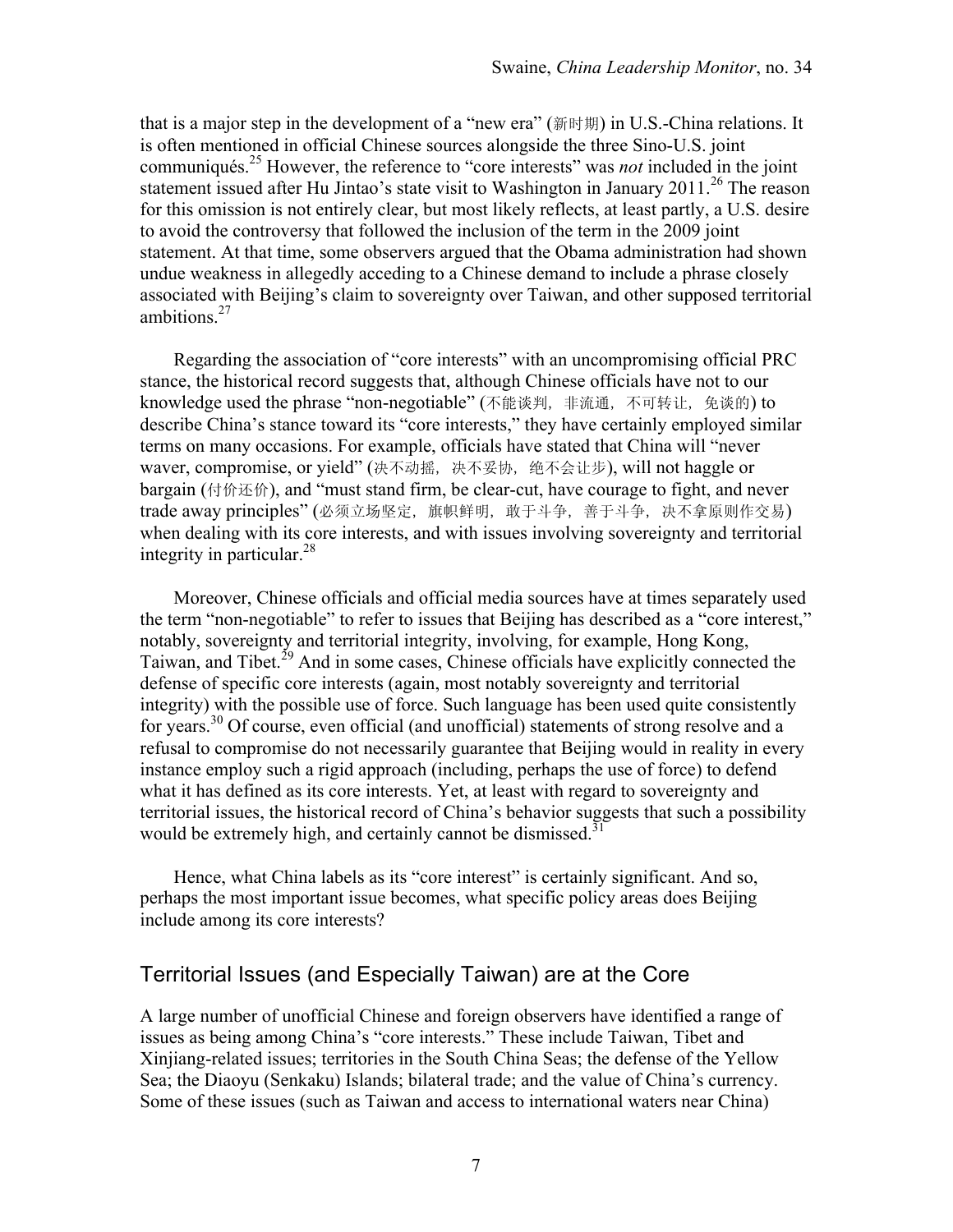directly concern critical U.S. security interests.<sup>32</sup> In truth, much of the unofficial commentary contains inaccuracies, distortions, and misconceptions. A close examination of the historical record, along with personal conversations with knowledgeable senior U.S. officials, confirms that thus far the Chinese government has officially, and repeatedly, identified only three closely related issues as specific core interests: the defense of China's sovereignty claims regarding Taiwan, Tibet, and Xinjiang.

As indicated above, the Taiwan issue probably originally triggered official use of the term "core interests" in the realm of foreign affairs and has clearly been most often associated with its official use.<sup>33</sup> On the subject of Tibet, Chinese officials have of course for many years referred to Tibet's status as part of China as an important or fundamental sovereignty issue. For example, the 1992 PRC white paper on Tibet stated that "there is no room for haggling" (讨价还价) on the fundamental principle (根本原则) that "Tibet is an inalienable part of China."34 However, perhaps the first (or at least an early) occurrence of an official, explicit reference to Tibet as a Chinese "core interest" occurred in April 2006, in a meeting between PRC Vice President Zeng Qinghong and the prime minister of Sri Lanka.<sup>35</sup>

Similarly, Chinese officials have often referred to Xinjiang's sovereign status as an important Chinese interest. The earliest use of the term "core interest" in reference to that Chinese region apparently also dates from 2006. In November of that year, in a speech in Pakistan, Hu Jintao first identified "the fight against East Turkestan" terrorist forces as a Chinese "core interest," alongside Taiwan, Tibet, and human rights. This clearly implies that the defense of China's sovereignty over Xinjiang (which the East Turkestan terrorist forces violently contest) is a PRC core interest.36 On subsequent occasions (beginning largely in 2009, it seems), Chinese officials have referred simply to "Xinjiang" as being among China's core interests.<sup>37</sup>

As far as we can surmise from the official PRC sources used in this study, references to the defense of the Yellow Sea, Diaoyu (Senkaku) Islands, bilateral trade, and the value of China's currency as Chinese core interests are entirely unofficial. In other words, we can find no official source stating that such concepts are among China's "core interests."38

The reference to the South China Sea as a Chinese core interest is a more complex matter. The *New York Times* apparently first reported that Chinese officials had identified the defense of China's territorial claims to the South China Sea as a "core interest" in a private meeting held in Beijing in March 2010 with two senior U.S. officials, NSC Asia Director Jeffrey Bader and Deputy Secretary of State James Steinberg.<sup>39</sup> Many other media sources (and other *New York Times* reporters) subsequently repeated this initial *New York Times* story, often without citing it as the original source (or perhaps in some cases merely duplicating the story by interviewing the same U.S. official paraphrased in the *New York Times* story),<sup>40</sup> thus creating the impression that the report came from multiple sources. At least one media source subsequently asserted that Dai Bingguo had also identified the South China Sea in this manner to Hillary Clinton, at the May 2010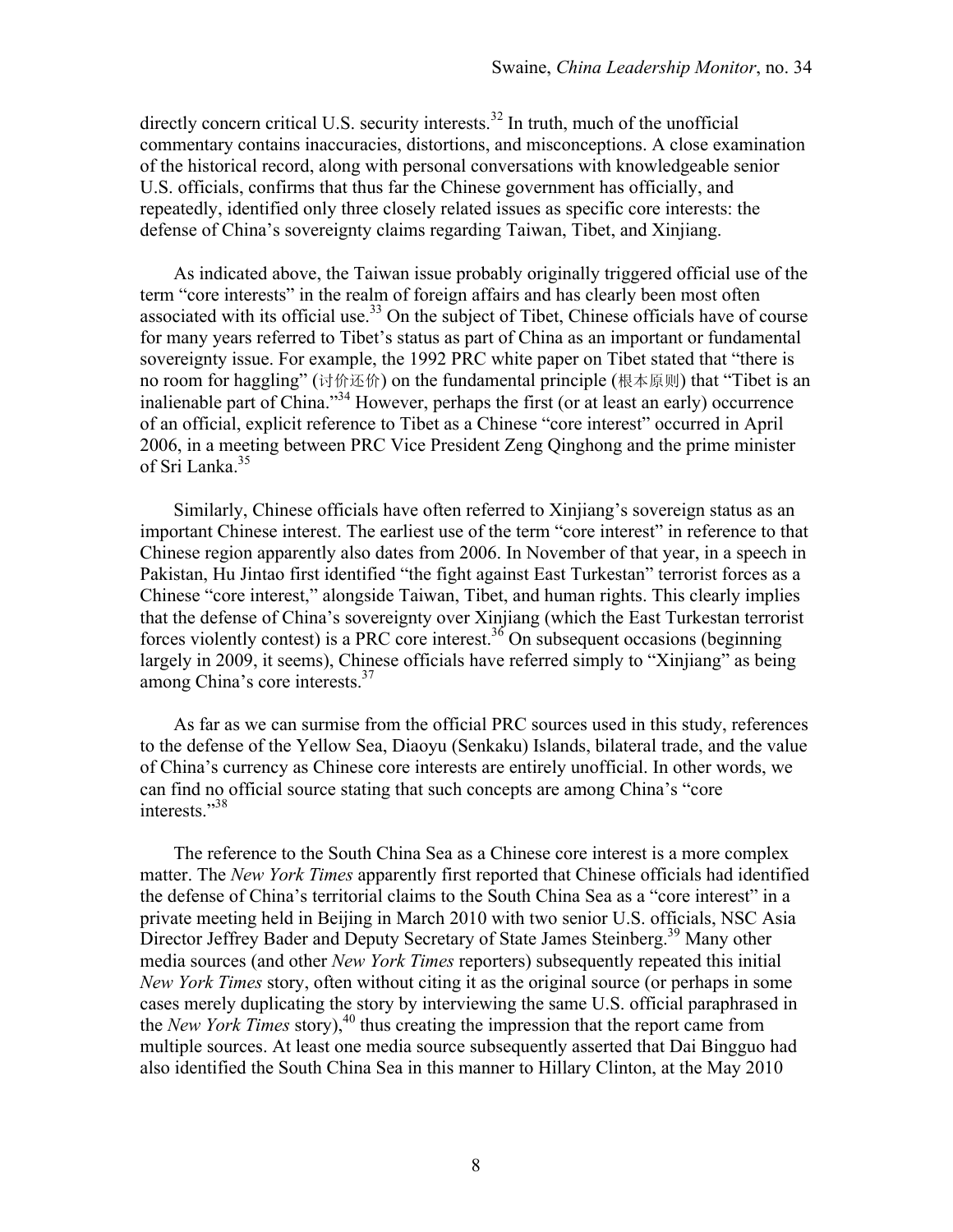meeting of the S&ED in Washington.<sup>41</sup> Clinton herself repeated this during a recent press interview in Australia.<sup>42</sup>

However, a close examination of the official Chinese sources consulted for this study failed to unearth a single example of a PRC official or an official PRC document or media source that publicly and explicitly identifies the South China Sea as a PRC "core interest." In fact, when given the opportunity to clarify the official record on this issue, Chinese officials have avoided doing so.<sup>43</sup> During their October 11, 2010, meeting in Hanoi, Chinese Defense Minister Liang Guanglie apparently did not mention the issue of the South China Seas to U.S. Defense Secretary Robert Gates.<sup>44</sup> And when President Hu Jintao traveled to Washington for his state visit in January 2011, he explicitly identified only Taiwan and Tibet as core interests.<sup>45</sup>

In addition, personal communications with very knowledgeable U.S. officials confirm that Chinese officials did *not* explicitly identify China's territorial claims to the South China Sea as a "core interest" in the March 2010 meeting with Steinberg and Bader. In that meeting, the PRC officials listed the issue as one among several about which they were attempting to elicit U.S. understanding and deference for Beijing's position. Although this effort was viewed as a clear attempt to raise the importance of the South China Sea issue in China's overall hierarchy of concerns, it did not explicitly constitute an effort to brand it as a "core interest."<sup>46</sup>

Regarding Dai Bingguo's comment to Clinton at the May 2010 S&ED, a review of Dai's remarks at the opening and closing sessions reveals no reference to the South China Sea issue as a PRC "core interest."<sup>47</sup> Moreover, one very well-placed U.S. official confirmed to the author in a personal correspondence (conveyed prior to Clinton's recent remark in Australia) that Dai indeed did not describe the South China Sea issue in this manner. In fact, all Chinese remarks regarding the South China Sea made at the S&ED were presented spontaneously by a lower-level official, and thus should not be regarded as authoritative, according to the U.S. official. $48$ 

What then about Clinton's recent remark, noted above? It is possible that Dai actually made the remark to Clinton in a private, offline, and unofficial conversation, or that Clinton: a) did not accurately recall what Dai said; b) mistook the abovementioned lower-level official for Dai Bingguo; or c) made the remark, knowing it was not true, to add to existing U.S. efforts to deter China from attempting to add the South China Sea to its list of core interests.

In any event, the foregoing information strongly suggests three conclusions: first, at the very least, Beijing has not unambiguously identified the South China Sea issue as one of its core interests, as it has done with Taiwan, Tibet, and Xinjiang. Second, even if Beijing did identify the issue as a core interest on one occasion (at the May 2010 S&ED), this was done in a decidedly unofficial manner. Third, although Beijing originally attempted in the March 2010 Steinberg/Bader meeting to raise the importance of the South China Sea issue as a Chinese interest in U.S. eyes, it has deliberately avoided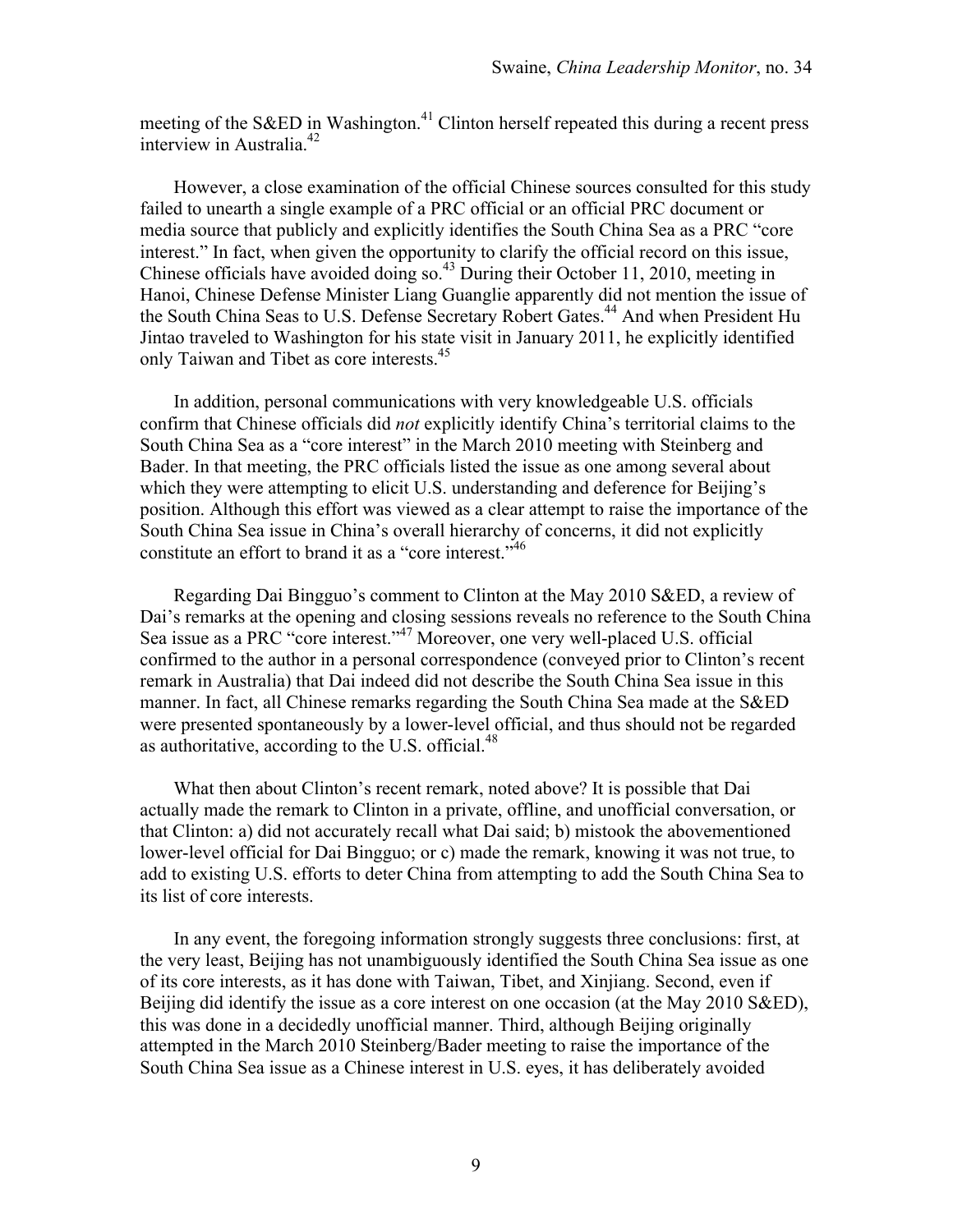clarifying its stance on the matter since that time, thus creating the impression that it is backing away from the controversy.

Perhaps for some observers, the issue of whether or not Beijing has identified the South China Sea as a core interest is a purely semantic one, of little real significance, especially given China's apparent attempt to raise its relevance in March 2010. However, as noted above, the Chinese application of the term "core interest" to an issue is intended to convey a very high level of commitment to managing or resolving that issue on Chinese terms, without much if any discussion or negotiation (at least regarding basic questions such as China's ultimate sovereign authority, as in the case of Taiwan, Tibet, and Xinjiang). In other words, it conveys a high level of resolve, and to some extent a warning of sorts to other powers. In this particular instance, labeling China's claims to the South China Sea as a core interest would have signaled a significant, and alarming, shift in China's historical stance toward the issue. That stance not only recognizes the multinational nature of the South China Sea issue as a sovereignty dispute among several countries (albeit one that Beijing wishes to handle on a bilateral basis, with each claimant), but also seeks to convey Beijing's willingness to negotiate the ultimate nature and extent of Chinese sovereignty over the region. In contrast, Taiwan, Tibet, and Xinjiang are described as purely Chinese internal affairs not subject to dispute or negotiation.<sup>49</sup>

But if the term "core interests" has such significance, why has Beijing avoided clarifying whether or not it applies to the South China Sea issue? Although it is impossible to say with certainty, it is probably because confirming the association would signal a clear shift in position that would likely provoke an even stronger international reaction than has occurred thus far (as indicated above), while an official denial of the association might convey an impression of weakness and retreat from China's basic stance on sovereignty and territorial issues, thus inviting domestic attack.<sup>50</sup> Moreover, in reality, Beijing has not clearly confirmed the precise nature and extent of its sovereignty claims to the South China Sea; hence, clarifying its stance on whether the issue constitutes a core interest could generate confusion and thereby force China to make such a clarification.<sup>51</sup>

Some unofficial Chinese observers have also argued that Beijing should not officially confirm that the South China Sea is a core interest because to do so would not only sow confusion among other nations, but also " . . . be used by unfriendly forces in the international community in a bid to contain China."<sup>52</sup> Some Chinese academics even suggest that the United States was falsely accusing China of elevating the South China Sea to the level of a "core interest" in order to hype the China threat among China's neighbors, culminating in Secretary Clinton's orchestrated pushback against the Chinese at the ASEAN Regional Forum in late July 2010.<sup>53</sup> Other Chinese observers more broadly argue that China should be extremely cautious in describing any specific issues (including the South China Sea) as a "core interest," given the potentially provocative nature of the term to other nations.<sup>54</sup> However, as suggested in endnote  $32$ , many unofficial Chinese observers argue that the South China Sea issue is or should be declared a core Chinese interest.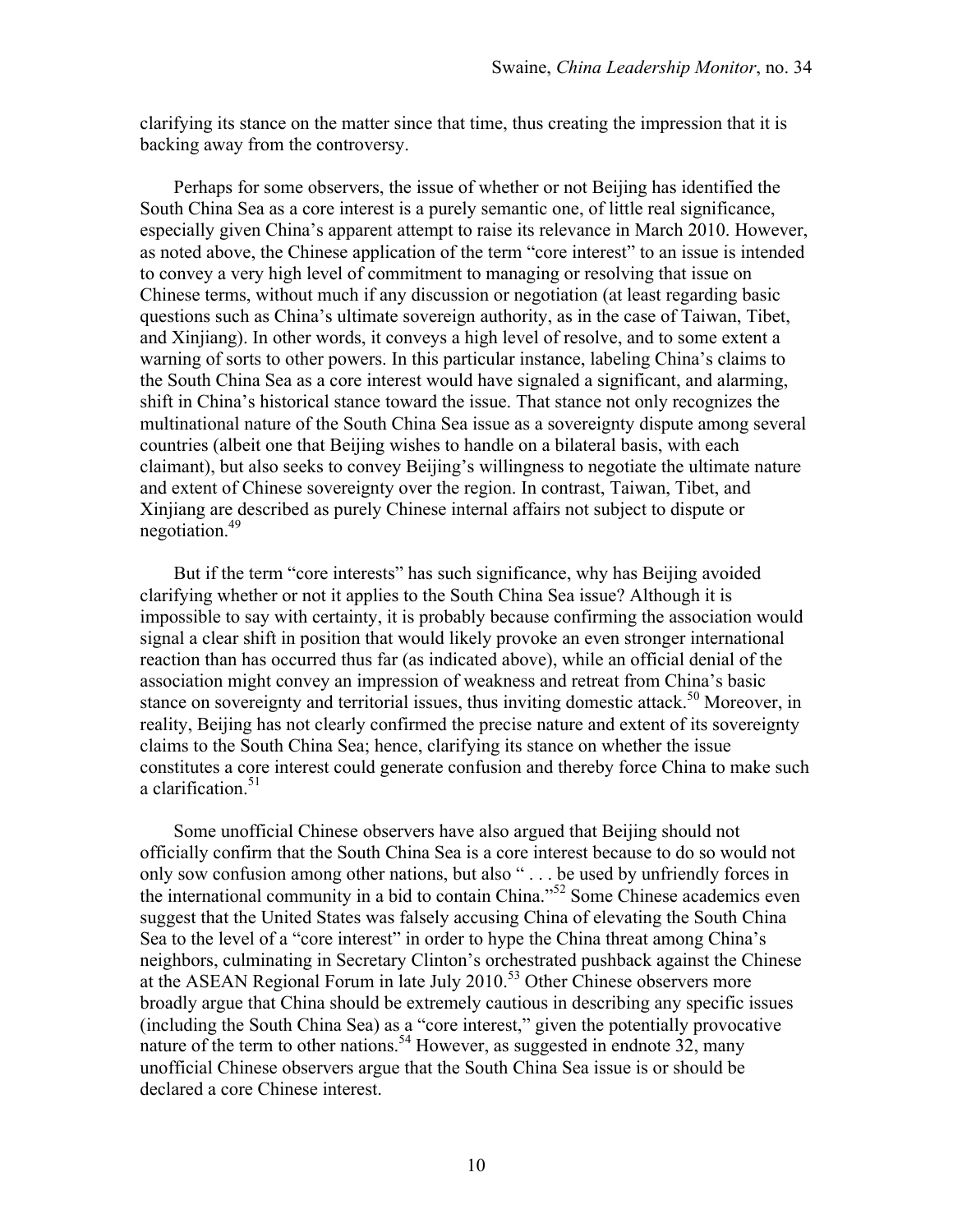The preceding unofficial differences in viewpoint, along with the likely dilemma involved in confirming whether the South China Sea is a core interest, together suggest the possibility of disagreement among the Chinese leadership on this matter. If such disagreement exists, it is probably not along civil-military lines, however, since some PLA officers (such as Han Xudong and Yin Zhuo) oppose declaring the South China Sea a core interest, while others (such as Luo Yuan) support such a move.<sup>55</sup>

#### **Conclusion**

As the foregoing analysis shows, Beijing's use of the term "core interest" with regard to issues involving the international community, and the United States in particular, is a relatively recent phenomenon. Its usage probably derives from growing Chinese concerns over the Taiwan issue in the early 2000s. However, the term has since been unambiguously applied to two other sovereignty-related issues (Tibet and Xinjiang), and its general coverage has been expanded to include three other general sets of state interests: the Chinese political system, national security, and socioeconomic development. Despite much reporting to the contrary, Beijing's territorial claims with regard to the South China Sea have not been clearly identified officially and publicly as a "core interest." Moreover, the application of the term by senior PRC officials to other general issues such as "independence," "human rights," and "national unity" or "reunification" seem intended to reinforce the existing primary emphasis placed on sovereignty and territorial issues as core Chinese interests.

The term "core interests" has its precursors and draws on long-held stances toward sovereignty and territorial issues. However, its increasing use in official statements and diplomatic documents, and its explicit application to specific contentious policy issues (most notably Taiwan) arguably signals an attempt by a stronger, more assertive Chinese leadership to elicit greater respect and deference from other nations for China's position on those issues. Equally important, as suggested in *CLM* 32, this effort is perhaps also motivated by a belief that the United States and other powers are increasingly challenging some of China's core interests, thus requiring a more assertive PRC response. In addition, Beijing's apparent refusal to "haggle" or compromise, and its stated willingness to employ extreme measures—including force—to defend its position with regard to China's core interests, arguably constitute a warning to other nations that should not be ignored.

Of course, every nation has its national interests, many of which are described as "vital" or "core."<sup>56</sup> China is obviously no exception. Nonetheless, Beijing's explicit and growing emphasis on the term, its adoption of a seemingly rigid negotiating stance on core interests, the application of the phrase to contentious issues such as Taiwan, and, perhaps most importantly, the possibility that a stronger China might expand the scope and sharpen the definition of its core interests further to include other issues of contention, together pose a significant challenge to U.S. (and Chinese) efforts to maintain a stable and mutually productive bilateral relationship.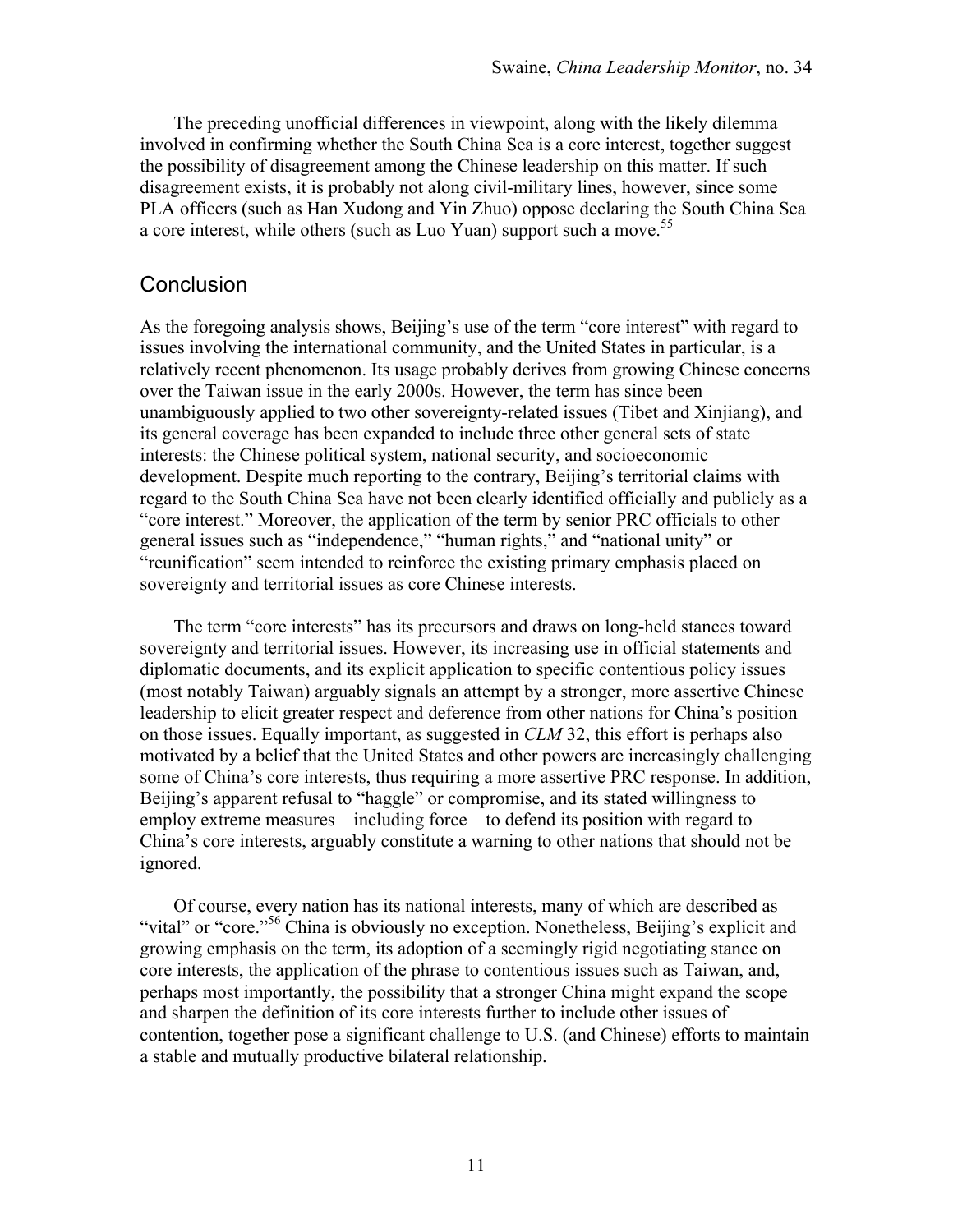#### **Notes**

 $\overline{a}$ 

<sup>1</sup> The Joint Statement included the following phrase: "The two sides agreed that respecting each other's core interests is extremely important to ensure steady progress in China-US relations." See "U.S.-China Joint Statement," White House, Office of the Press Secretary, November 17, 2009, Beijing, China, available at http://www.whitehouse.gov/the-press-office/us-china-joint-statement; and "China-US Joint Statement," November 17, 2009, Beijing, China, available at

http://www.fmprc.gov.cn/eng/wjb/zzjg/bmdyzs/xwlb/t629497.htm. The language about core interests was absent from the January 2011 joint statement issued during President Hu Jintao's state visit to Washington, as discussed further below. U.S.-China Joint Statement, January 19, 2011, Washington, D.C., available at http://www.whitehouse.gov/the-press-office/2011/01/19/us-china-joint-statement.<br><sup>2</sup> The major primary sources employed in this study to chart the official use of the concept of "core"

interests" and related terms include: The official website of the Ministry of Foreign Affairs of the People's Republic of China (中 华人民共和国外交部), Chinese and English versions (http:www.fmprc.gov.cn and http://www.fmprc.gov.cn/eng, respectively); the archives of *People's Daily* (人民日报), at PeopleData (http://data.people.com.cn, 人民数据库:中国政府文献信息); the archives of *PLA Daily* (解放军报) at East View Information Services (http://www.eastview.com); and the databases of the Chinese Government and the Communist Party of China (CPC), both at PeopleData. We are also grateful to Professor Alastair Iain Johnston of Harvard University for providing his unpublished data on the PRC usage of the term "core interests." <sup>3</sup> For example, *People's Daily* apparently first employed the term "core interests" (核心利益) in June 1980,

in discussing how the Soviet invasion of Afghanistan and Soviet support of Vietnam's invasion of Cambodia threatened the "core interests" of the West (西方). See 象乾; 肖西, "不容漠视的绥靖暗流," 人民日报 (Xiang Qian and Xiao Xi, "Critical Appeasement Undercurrent," *People's Daily*), June 21, 1980, http://data.people.com.cn.

The second reference to the phrase in the *People's Daily* database discusses Vice President Al Gore's five-part formulation of America's national interests and describes how Gore explained that a technology policy would serve the U.S. "core interests." See 徐勇, "美政府发表科技政策声明, 发展重点由军事技术转向民用 技术,"人民日报 (Xu Yong, "U.S. government declaration of scientific policy states the transfer of military technology to civilian use," *People's Daily*), August 6, 1994, 6<sup>th</sup> edition, http://data.people.com.cn.

For similar usages, see 黄泽全, "科技生财," 人民日报 (Huang Zequang, "Technology Creates Wealth," *People's Daily*), July 14, 1995, 7th edition, http://data.people.com.cn; "美财长发表讲话指出, 美中关系事关全球 经济繁荣," 人民日报 ("U.S. Treasury Secretary indicates in his speech that U.S.-China relations are critical to global economic prosperity," *People's Daily*), October 14, 1999, 6<sup>th</sup> edition, available at http://data.people.com.cn); and 欧灿, "警告李登辉不要抱任何幻想," 解放军报 (Ou Can, "Warning Lee Teng-hui not to have any illusions," *PLA Daily*), August 29, 1999, available at

http://dlib.eastview.com/browse/doc/14557759.<br><sup>4</sup> For example, see "驻美国大使馆召开胡锦涛总书记重要讲话座谈,"中华人民共和国外交部, ("U.S. Embassy held important talks with General Secretary Hu Jintao," Ministry of Foreign Affairs of the People's Republic of China), January 11, 2009, available at http://www.mfa.gov.cn/chn/gxh/tyb/zwbd/t531443.htm: "周大使 . . 指出 . . . 把握民族根本利益和国家核心利益,体现了尊重历史、尊重现实、尊重人民愿望的实事求是精神." ("Ambassador Zhou . . . stated that . . . grasping fundamental interests and core national interests reflects the truth-seeking spirit of respect for history, respect for reality, and respect for the wishes of the people.")

A 1995 article from the *PLA Daily* specifically discusses the adjustment from a focus on "fundamental interests" to "core interests" in the process of economic and social reform. However, it does not clearly define the difference between the two terms. Based on a reading of the article, it is possible that the former referred to the basic interest of promoting overall national economic development while the latter was intended to focus on the attainment of greater economic and social equality and common prosperity. Nonetheless, both concepts were at the time applied to domestic issues. See "图片/照片/其它," 解放军报 ("Picture/Photo/Other," *PLA Daily*), February 17, 1995, available at

http://dlib.eastview.com/browse/doc/14466790. For a similar usage, also see "《求是》杂志发表署名文章 《划 清'四个重大界限'的有关理论与实践问题》," 解放军报 ("*Qiushi* published a signed article by Hua Qing: 'Four Major Boundaries of Theoretical and Practical Issues,'" *PLA Daily*), August 17, 2001, available at http://dlib.eastview.com/browse/doc/22327893.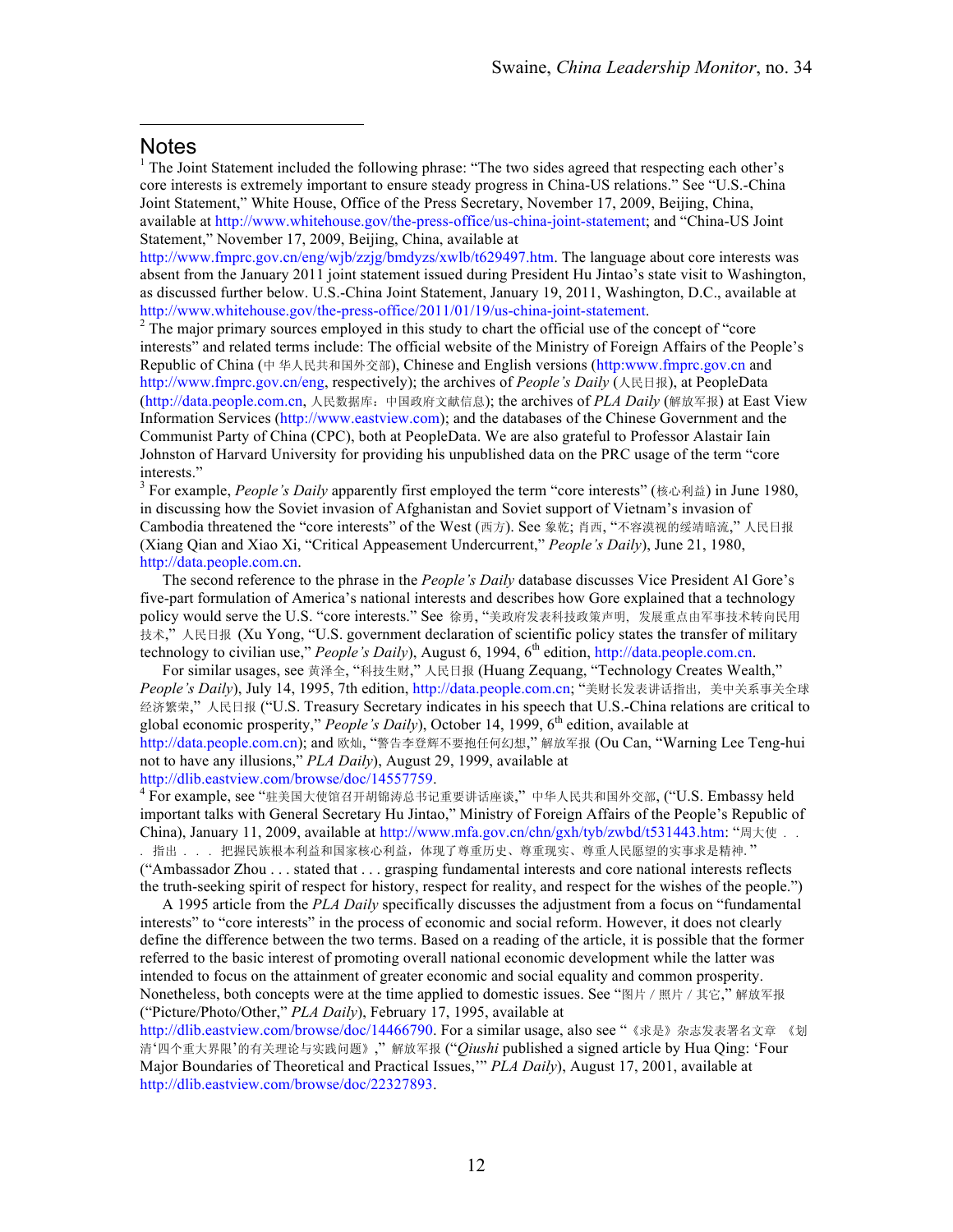$5$  Apparently, the first time the two terms were used together (重大关切和核心利益) was in 2007, in a report on a meeting between Hu Jintao and German president Angela Merkel. See "胡锦涛会见德国总理默克尔," 中华 人民共和国外交部 ("Hu Jintao meets German Prime Minister Merkel," Ministry of Foreign Affairs of the People's Republic of China), August 27, 2007, available at

http://www.fmprc.gov.cn/chn/pds/gjhdq/gjhdqzz/mzblwelm/xgxw/t355870.htm.<br><sup>6</sup> The first reference to "major concerns" on the PRC Ministry of Foreign Affairs website is from 2000, in a report on a meeting between Jiang Zemin and President Chirac of France. See "江泽民主席与希拉克总统举行正 式会," 中华人民共和国外交部 ("Chairman Jiang Zemin and French President Chirac held meeting," Ministry of Foreign Affairs of the People's Republic of China), November 7, 2000, available at http://www.fmprc.gov.cn/chn/pds/gjhdq/gjhdqzz/mzblwelm/xgxw/t7275.htm.

"中法之间有许多共同利益,合作前景十分广阔。只要双方从战略的高度和两国关系长远发展的大局出发,坚持相互尊 重、平等互利, 特别是相互尊重对方的重大关切, 中法关系在 21 世纪里必将会提高到一个新的水平."("China and France share many common interests; the prospect for bilateral cooperation is strong. As long as the two countries start from the strategic perspective and the pattern of long-term development of the bilateral relationship, maintain mutual respect, equality, and mutual benefits, especially respecting each other's major concerns, Sino-French relations can be raised to a new level in the 21st century.") In a 2003 Policy Paper on the European Union, "major concerns" is used to directly refer to the Taiwan issue in a paragraph on the one-China policy. See "中国对欧盟政策文件," 中华人民共和国外交部, 二○○三年十月 ("White Paper on Chinese policy toward the EU," Ministry of Foreign Affairs of the People's Republic of China, October

2003), available at http://www.fmprc.gov.cn/chn/pds/ziliao/tytj/zcwj/t27700.htm. <sup>7</sup> Wang Jisi, a well-known scholar of U.S.-China relations, wrote an article in *People's Daily* in February 2002 suggesting that both sides seek common ground in order to prevent differences from developing into serious crises or conflicts that would damage the "core interests" (核心利益) of either party. This is the first time that a *People's Daily* article referred to the "core interests" of China (in a foreign policy context) and not only the "core interests" of other countries. See 王缉思, "求同存异 稳定大局 (专论)—纪念中美《上海公报 》发表 30 周年,"人民日报 (Wang Jisi, "Seek common ground and stability (monograph)—celebrating the 30<sup>th</sup> anniversary of the China-U.S. 'Shanghai Communiqué'," *People's Daily*), February 28, 2002, 7<sup>th</sup> edition, available at http://data.people.com.cn).

A second similar reference in the same source occurred in December 2002. See 尹承德, "大国关系的改善 与演变," 人民日报 (Yin Chengde, "Progress and Transformation of Great Power Relations," *People's Daily*), November 19, 2002,  $7<sup>th</sup>$  edition, available at http://data.people.com.cn. In this article, Yin, a regular contributor to *People's Daily* and possibly a Foreign Ministry official, referred to China in discussing the "core interests" of great powers.<br><sup>8</sup> See 丁刚, "唐家璇会见美国务卿," 人民日报 (Ding Gang, "Tang Jiaxuan Meets U.S. Secretary of State,"

*People's Daily*), January 21, 2003, 3rd edition, available at http://data.people.com.cn. At that time, "Tang Jiaxuan said, the Taiwan issue concerns China's core interests" ("唐 家璇说, 台湾问题事关中国的核心利益.") A month later, Colin Powell visited China and again held talks with Tang Jiaxuan, who again reiterated the point. See "Foreign Minister Tang Jiaxuan Held Talks With Powell," Ministry of Foreign Affairs of the People's Republic of China, February 25, 2003, available at

http://www.fmprc.gov.cn/eng/zxxx/t19583.htm.<br>9 See "外交部发言人孔泉就美决定向台湾出售远程预警雷达系统答记者问,"中华人民共和国外交部 (Foreign Ministry spokesperson Kong Quan warns the U.S. for its decision to sell Taiwan the long-range radar system at a press conference)," January 1, 2004, available at http://www.fmprc.gov.cn/chn/gxh/tyb/fyrbt/dhdw/t82122.htm.

 $h<sup>10</sup>$  Most notably, on the official level, such usage occurred at several press conferences held by Foreign Ministry spokespersons Zhang Qiyue and Kong Quan, in speeches by such senior PRC diplomats as Yang Jiechi, Zhang Yesui, and Zhong Jianhua, in a meeting between Tang Jiaxuan and then-National Security Advisor Condoleezza Rice in July 2004, in meetings between Li Zhaoxing and Colin Powell in October 2004, by Wen Jiabao in a speech at the October 2004 Asia-Europe Meeting and in remarks to Prime Minister Shaukat Aziz of Pakistan in December 2004, and in remarks by Hu Jintao at meetings with President Bush and Australian prime minister John Howard in November 2004. "2004 年 2 月 19 日外交部发言 人章启月在记者招待会上答记者问," 中华人民共和国外交部 ("Foreign Ministry Spokesperson Zhang Qiyue's regular press conference on February 19, 2004," Ministry of Foreign Affairs of the People's Republic of China), February 19, 2004, available at http://www.fmprc.gov.cn/chn/gxh/tyb/fyrbt/dhdw/t66764.htm;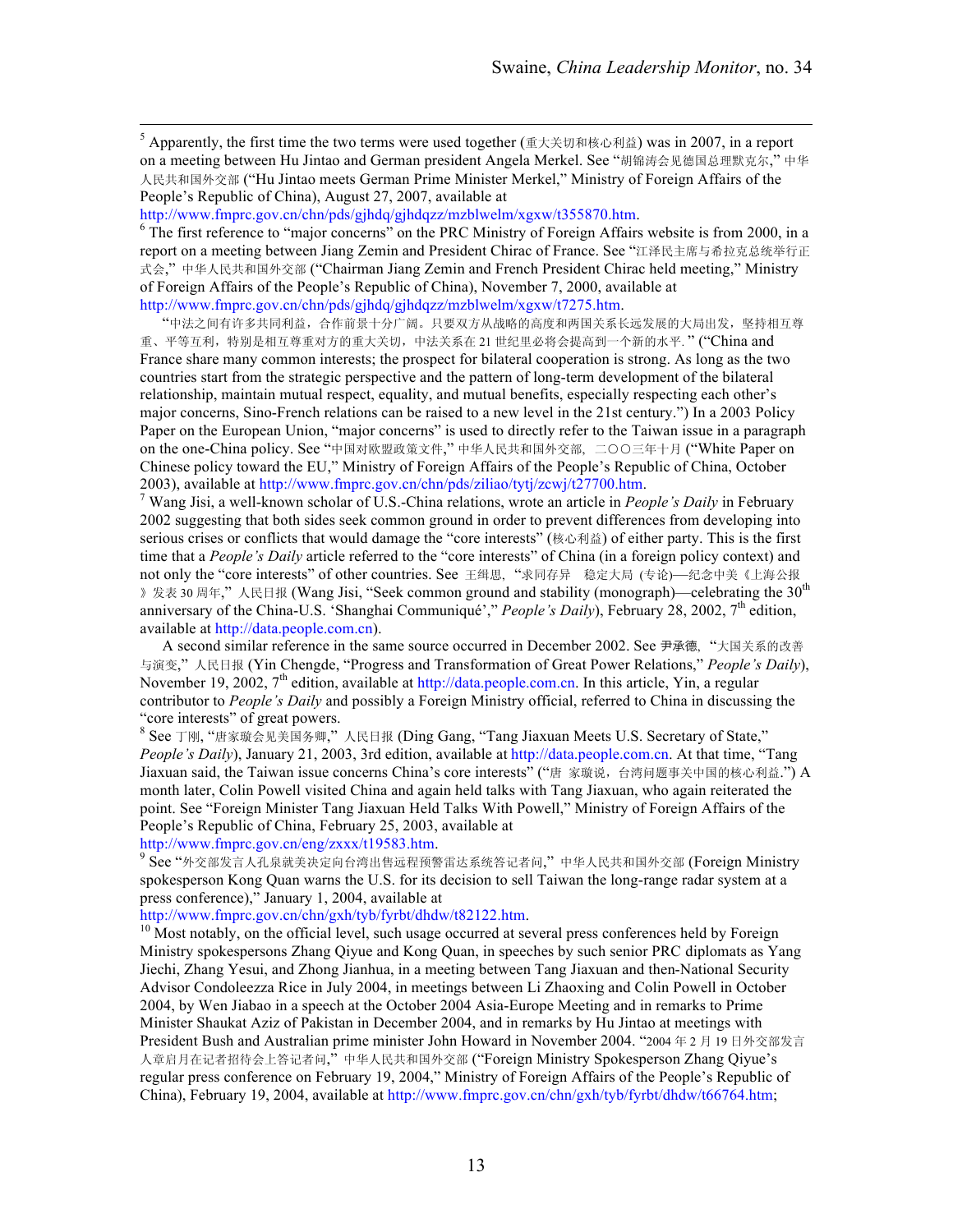"2004 <sup>年</sup> <sup>4</sup> <sup>月</sup> <sup>1</sup> 日外交部发言人孔泉在例行记者会上答记者问," 中华人民共和国外交部 ("Foreign Ministry Spokesperson Kong Quan's regular press conference on February 19, 2004," Ministry of Foreign Affairs of the People's Republic of China), April 1, 2004, available at

http://www.fmprc.gov.cn/chn/gxh/mtb/fyrbt/jzhsl/t82128.htm; "杨洁篪大使访问洛杉矶并接受杰出外交官奖,"驻 洛杉矶总领馆供稿 ("Ambassador Yang Jiechi visits Los Angeles and receives the award for Distinguished Diplomat," Los Angeles General Consulate press release), April 5, 2004, available at

http://www.fmprc.gov.cn/chn/pds/gjhdq/gj/bmz/1206\_22/1206x2/t441607.htm; "2004年4月8日外交部发言人 孔泉在记者招待会上答记者问," 中华人民共和国外交部 ("Foreign Ministry Spokesperson Kong Quan's Regular Press Conference on April 8, 2004," Ministry of Foreign Affairs of the People's Republic of China), April 8, 2004, available at http://www.fmprc.gov.cn/chn/gxh/tyb/fyrbt/dhdw/t83827.htm; "2004 年 4 月 27 日外交部 发言人孔泉在记者招待会上答记者问," 中华人民共和国外交部 ("Foreign Ministry Spokesperson Kong Quan's regular press conference on April 27, 2004," Ministry of Foreign Affairs of the People's Republic of China), April 27, 2004, available at http://www.fmprc.gov.cn/chn/gxh/tyb/fyrbt/t93544.htm; "杨洁篪大使赴 美阿肯色州就当前中美关系发表演讲( 10/ 05/ 04) ," 驻 美国使馆供稿 ("Yang Jiechi, Ambassador to the United States, delivered a speech on current Sino-U.S. relations in Arkansas," press release of the Chinese Embassy to the United States), May 10, 2004, available at

http://www.fmprc.gov.cn/chn/pds/gjhdq/gj/bmz/1206\_22/1206x2/t431003.htm; "唐家璇会见赖斯," 中华人民 共和国外交部 ("Tang Jiaxuan Meets with Condoleezza Rice," Ministry of Foreign Affairs of the People's Republic of China), July 9, 2004, available at http://www.fmprc.gov.cn/chn/gxh/wzb/zxxx/t142558.htm; " 张业遂副部长在第五届中美军控、裁军与防扩散研讨会上的讲话,"二00四年七月二十日,北京 ("Vice Minister Zhang Yesui's speech at the Fifth China-U.S. arms control, disarmament, and nonproliferation conference," July 20, 2004, Beijing), available at http://www.fmprc.gov.cn/chn/gxh/wzb/wjbxw/t143524.htm; "外交部长李肇星 会晤美国务卿鲍威尔," 中华人民共和国外交部 ("Foreign Minister Li Zhaoxing meets with U.S. secretary of state Colin Powell," Ministry of Foreign Affairs of the People's Republic of China), October 11, 2004, available at http://www.fmprc.gov.cn/chn/pds/gjhdq/gjhdqzz/mzblwelm/xgxw/t163077.htm; 温家宝, 中华人民共和国国 务院总理, "加强对话合作,深化伙伴关系," 在第五届亚欧首脑会议上的讲话, 二 OO四年十月八日, 河内, ("Chinese Premier Wen Jiabao, 'Strengthen dialogue and cooperation, deepen the partnership,' speech at the fifth ASEM summit, Hanoi, October 8, 2004), available at

http://www.fmprc.gov.cn/chn/gxh/tyb/zyxw/t163675.htm; "胡锦涛主席会见美国总统布什," 中华人民共和国外交 部 ("President Hu Jintao meets U.S. President Bush," Ministry of Foreign Affairs of the People's Republic of China), November 21, 2004, available at

http://www.fmprc.gov.cn/chn/pds/ziliao/zt/ywzt/zt2004/hjtlatinamerica/t171122.htm; "胡锦涛主席会见澳大利 亚总理霍华德," 中华人民共和国外交部 ("President Hu Jintao meets with Australian prime minister John Howard," Ministry of Foreign Affairs of the People's Republic of China), November 22, 2004, available at http://www.fmprc.gov.cn/chn/pds/gjhdq/gj/dyz/1206/xgxw/t171174.htm; "驻洛杉矶总领事钟建华在青岛-长滩友 协发表演讲," 驻洛杉矶总领馆供稿 ("Zhong Jianhua, Los Angeles consul general gives speech to Long Beach-China Friendship Association in Qingdao," Los Angeles Consulate General Press Release), December 3, 2004, available at http://www.fmprc.gov.cn/chn/pds/gjhdq/gj/bmz/1206\_22/1206x2/t443959.htm; "温家宝总 理与巴基斯坦总理阿齐兹举行会谈," 中华人民共和国外交部 ("Premier Wen Jiabao holds meeting with Pakistani prime minister Shaukat Aziz," Ministry of Foreign Affairs of the People's Republic of China), December 16, 2004, available at http://www.fmprc.gov.cn/chn/gxh/mtb/gjldrhd/t175152.htm.

In that same year, China also highlighted its "core interests" in several press conferences and speeches vis-à-vis Singapore, reacting against Deputy Prime Minister Lee Hsien Loong's visit to Taiwan in July 2004. "外 交部发言人章启月就新加坡副总理李显龙访台发表谈话," 中华人民共和国外交部 ("Foreign Ministry Spokesperson Zhang Qiyue's remarks on the visit of Singapore Deputy Prime Minister Lee Hsien Loong," Ministry of Foreign Affairs of the People's Republic of China), July 11, 2004, available at http://www.fmprc.gov.cn/chn/gxh/wzb/fyrbt/t142666.htm; "2004 年 7 月 13 日外交部发言人章启月在例行记者会上 答记者问," 中华人民共和国外交部 ("Foreign Ministry Spokesperson Zhang Qiyue's regular press conference on July 13, 2004," Ministry of Foreign Affairs of the People's Republic of China), July 13, 2004, available at http://www.fmprc.gov.cn/chn/gxh/mtb/fyrbt/jzhsl/t142922.htm; "外交部发言人孔泉就新加坡副总理李显龙近日 就其访台一事接受新加坡媒体书面采访答记者问," 中华人民共和国外交部 ("Foreign Affairs Ministry Spokesman Kong Quan's statement on Singapore deputy prime minister Lee Hsien Loong's recent visit to Taiwan with the Singapore media," Ministry of Foreign Affairs of the People's Republic of China, July 20, 2004, available at http://www.fmprc.gov.cn/chn/gxh/mtb/fyrbt/t143616.htm; "外交部部长助理沈国放 2004 年 7 月 22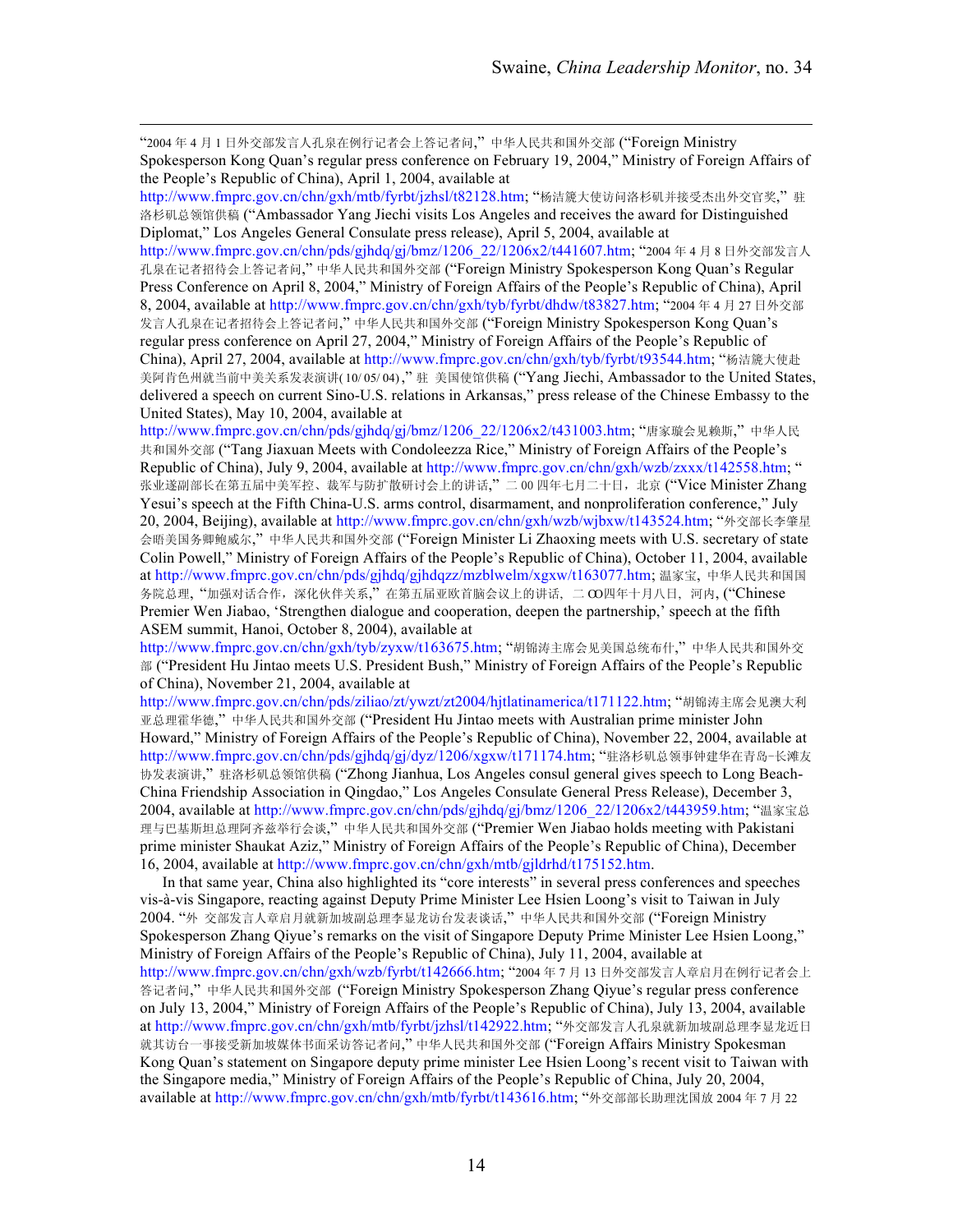日网上答公众问全文," 括号内为网友登录"中国外交论坛"时注册的昵称, 中华人民共和国外交部 ("Assistant Foreign Minister Shen Guofang puts the full text answer online on 'Chinese Foreign Ministry Forum,' Ministry of Foreign Affairs of the People's Republic of China, July 22, 2004, available at

http://www.fmprc.gov.cn/chn/pds/gjhdq/gjhdqzz/mzblwelm/xgxw/t143741.htm; "胡锦涛主席会见新加坡总理 李显龙," 中华人民共和国外交部 ("President Hu Jintao Meets Singapore prime minister Lee Hsien Loong," Ministry of Foreign Affairs of the People's Republic of China), November 20, 2004, available at http://www.fmprc.gov.cn/chn/pds/ziliao/zt/ywzt/2005year/hjtzt/hjt2004apec/t170958.htm; "驻新加坡大使张云 谈孙中山精神," 驻新加坡使馆 ( "Ambassador to Singapore Zhang Yun discusses the spirit of Sun Yat-sen," Embassy in Singapore), November 28, 2004, available at

http://www.fmprc.gov.cn/chn/pds/wjdt/zwbd/t172364.htm. The term was also used by Wu Hongbo, ambassador to the Philippines: "吴红波大使出席让德吴氏宗亲总会全菲联谊大会," 驻菲律宾使馆 ("Ambassador Wu Hongbo attends the Filipino-Chinese Grand Family Association sponsored by Rang Dewu," Embassy in the Philippines, October 19, 2004, available at

http://www.fmprc.gov.cn/chn/pds/wjdt/zwbd/t166879.htm. Such references to core interests continued in 2005 and beyond.

<sup>11</sup> Li stated in a speech that sovereignty and security are Chinese core interests "涉及国家主权、安全等核心 利 益." See 李肇星, "新时期外交工作的宝贵精神财富——学习江泽民同志外交思想的体会," 人民日报 (Li Zhaoxing, "Valuable spiritual wealth of new China's diplomatic work—studying Jiang Zemin's diplomatic thought," *People's Daily*), September 30, 2006, 2nd edition, available at http://data.people.com.cn.

The first reference on the PRC Ministry of Foreign Affairs website to "security" ( $\angle$ ) as a "core interest" was in a December 2008 Xinhua interview with China's ambassador to the EU, Song Zhe. See "驻 欧盟使团团长宋哲大使接受新华社《参考消息》年终专访," 驻欧盟使团供稿. ("Mission to the EU, Ambassador "Song Zhe accepts Xinhua News Agency's 'Reference News' year-end interview," Mission to the EU Press Release), December 26, 2008, available at http://www.fmprc.gov.cn/chn/gxh/tyb/zwbd/wshd/t529299.htm.

Hu Jintao also referred to "national security" (国家安全) as a "core interest" in a statement commenting on Sino-Russian bilateral relations, in June 2009: "国家主席胡锦涛接受中外媒体联合采访," 中华人民共和国外交部 ("President Hu Jintao accepts the joint interview from foreign media," Ministry of Foreign Affairs of the People's Republic of China), July 18, 2009, available at

 $\overline{a}$ 

http://www.fmprc.gov.cn/chn/gxh/tyb/zyxw/t568406.htm.<br><sup>12</sup> The first reference on the PRC Foreign Ministry website to respecting each other's core interests is in a speech Yang Jiechi gave as ambassador to the United States in May 2004 in Arkansas. See "杨洁篪大使赴美 阿肯色州就当前中美关系发表演讲( 10/ 05/ 04) ," 驻 美国使馆供稿 ("Yang Jiechi, ambassador to the United States, delivered a speech on current Sino-U.S. relations in Arkansas," press release of the Chinese Embassy to the United States), May 10, 2004, available at

http://www.fmprc.gov.cn/chn/pds/gjhdq/gj/bmz/1206\_22/1206x2/t431003.htm. The next reference occurred later that same year in remarks from Hu Jintao during a November 2004 meeting with Australian prime minister John Howard. See "胡锦涛主席会见澳大利亚总理霍华德," 中华人民共和国外交部 ("President Hu Jintao meets with Australian prime minister John Howard," Ministry of Foreign Affairs of the People's Republic of China), November 22, 2004, available at

http://www.fmprc.gov.cn/chn/pds/gjhdq/gj/dyz/1206/xgxw/t171174.htm. Also see the record of a Sino-Peruvian meeting between Wen Jiabao and Peru's president Alejandro Toledo in June 2005 ("吴邦国、温家 宝分别会见秘鲁总统 托莱多," 中华人民共和国外交部 ["Wu Bangguo, Wen Jiabao each met with Peruvian President Alejandro Toledo," Ministry of Foreign Affairs of the People's Republic of China], June 3, 2005, available at http://www.fmprc.gov.cn/chn/pds/gjhdq/gjhdqzz/mzblwelm/xgxw/t198568.htm), and remarks given by Hu Jintao in a meeting with Vladimir Putin of Russia in March 2006 ("胡锦涛与俄罗斯联邦总统普京 举行 会谈," 中华人民共和国外交部 ["Hu Jintao holds talk with Russian president Vladimir Putin," Ministry of Foreign Affairs of the People's Republic of China], March 21, 2006, available at http://www.fmprc.gov.cn/chn/pds/gjhdq/gj/oz/1206\_13/xgxw/t241482.htm).

For more recent examples see "Chinese President Hu Jintao Meets with His U.S. Counterpart Obama," Ministry of Foreign Affairs of the People's Republic of China, April 2, 2009, available at http://www.fmprc.gov.cn/eng/wjdt/wshd/t555783.htm; "首轮中美经济对话: 除上月球外主要问题均已谈及," 中国 新闻网 ("First round of the Sino-U.S. Economic Dialogue: In addition to the main discussion of the Moon," China News Online), July 29, 2009, available at http://www.chinanews.com.cn/gn/news/2009/07- 29/1794984.shtml; "U.S. Defense Secretary Invited To Visit China Early Next Year," Xinhua, October 11,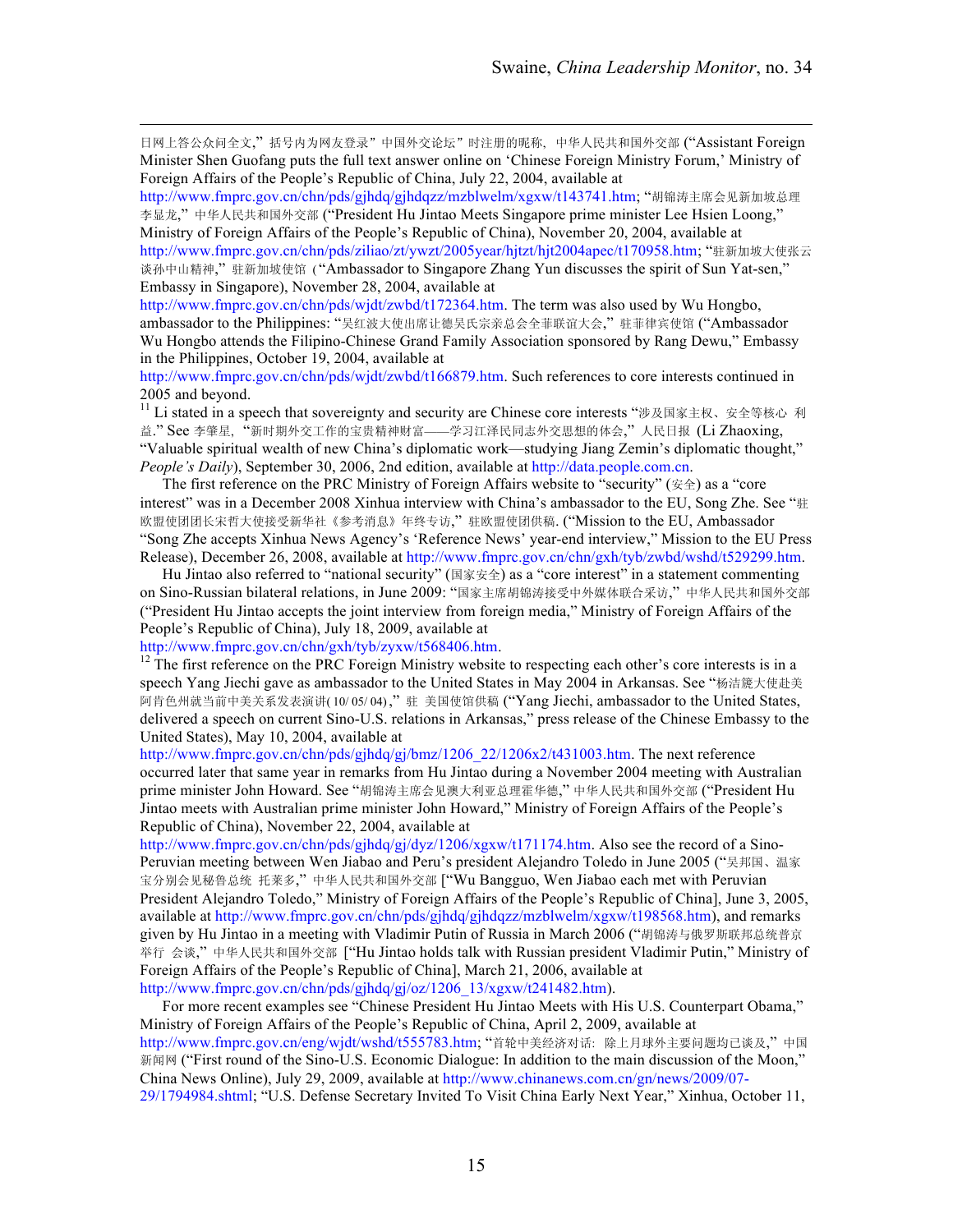2010, Open Source Center (OSC) CPP20101011968207; President Hu Jintao, Remarks at Strategic and Economic Dialogue Opening Session, May 23, 2010 (China date: May 24, 2010), available at http://www.state.gov/secretary/rm/2010/05/142134.htm; and State Councilor Dai Bingguo, Remarks at Strategic and Economic Dialogue, "Concluding Joint Statements by Chinese Vice Premier Wang Qishan, Chinese State Councilor Dai Bingguo, Secretary of State Hillary Rodham Clinton, and Secretary of Treasury Timothy Geithner at the U.S.-China Strategic and Economic Dialogue (as released by the State Department)," Federal News Service, May 25, 2010.<br><sup>13</sup> See "首轮中美经济对话: 除上月球外主要问题均已谈及,"中国新闻网 ("First round of the Sino-U.S. Economic

Dialogue: In addition to the main discussion of the Moon," China News Online), July 29, 2009, available at http://www.chinanews.com.cn/gn/news/2009/07-29/1794984.shtml. Also see State Councilor Dai Bingguo, Closing Remarks for U.S.-China Strategic and Economic Dialogue, Washington, DC, July 28, 2009, available at http://www.state.gov/secretary/rm/2009a/july/126599.htm.

Dai's remarks were to some extent presaged (though not explicitly spelled out) by Foreign Minister Yang Jiechi, in remarks delivered in Washington, DC, on March 12, 2009. At that time, Yang stated: "Mutual respect means that we should respect international law and norms governing international relations, view each other in an objective and sensible way, respect each other's choice of development path and *core interests*, and refrain from doing anything that may harm each other's *sovereignty, security or development interests*." Yang Jiechi, "Broaden China-U.S. Cooperation in the 21st Century," Speech at the Center for Strategic and International Studies, Washington D.C., March 12, 2009, available at

http://www.china-embassy.org/eng/zmgx/t542231.htm, emphasis added.<br><sup>14</sup> For example, see "Foreign Ministry Spokesperson Qin Gang's Regular Press Conference on July 13, 2010," Ministry of Foreign Affairs of the People's Republic of China, July 14, 2010, available at http://www.mfa.gov.cn/eng/xwfw/s2510/2511/t716745.htm.

Da Wei, deputy director of the Department of American Studies at the China Institute of Contemporary International Relations [CICIR], cited Dai Bingguo's definition in his discussion of how China should strategically utilize the term "core interests"; see Da Wei, "Why Should China Declare Its Core Interests?" *Huanqiu Shibao*, July 28, 2010, OSC CPP20100729788013.

Jin Canrong, vice director of the School of International Studies at China's Renmin University, also discussed Dai's definition, explaining that the phrase "basic system" referred to the system "of multiparty cooperation and political consultation led by the Communist Party of China." See "China Denies Taking Tough Stance on International Affairs," *Global Times Online*, March 8, 2010, OSC CPP20100308722006.

For other unofficial references to Dai Bingguo's multi-part definition, see Wu Zhong, "China Cut To the Core," *Asia Time*s, August 19, 2009, OSC CPP20090819715002; and Cary Huang, "A Bolder China Asserts 'Core' Interests But Will It Act?" *South China Morning Post*, August 12, 2010, OSC CPP20100812715004.

<sup>15</sup> See "驻新加坡大使张云谈孙中山精神," 驻新加坡使馆 ("Ambassador to Singapore Zhang Yun discusses the spirit of Sun Yat-sen," Embassy in Singapore), November 28, 2004, available at http://www.fmprc.gov.cn/chn/pds/wjdt/zwbd/t172364.htm.

This is the earliest reference to "national unity" (国家统一) or "reunification" (两岸统一) as core interests of China found on the PRC Foreign Ministry website. For similar later references, see "曾庆红会见匈牙利总理 久尔查尼," 中华人民共和国外交部 ("Zeng Qinghong meets with Hungarian prime minister Gyurcsany, Ministry of Foreign Affairs of the People's Republic of China), September 8, 2005, available at http://www.fmprc.gov.cn/chn/pds/gjhdq/gjhdqzz/mzblwelm/xgxw/t210951.htm; "中国驻洛杉矶总领事张云出 席南加州侨界反对台湾 '入联公投' 大会," 驻洛杉矶总领馆 ("Consul General Zhang Yun in Los Angeles attends Southern California Overseas Chinese Bridge and opposes Taiwan's 'referendum to join the UN General Assembly'," Consulate General in Los Angeles), September 16, 2007, available at http://www.fmprc.gov.cn/chn/pds/wjdt/zwbd/t441207.htm; and "Getting to Know the Real China," Statement by H.E. Wen Jiabao, Premier of the State Council of the People's Republic of China, At the

General Debate of the 65th Session of the UN General Assembly, New York, September 23, 2010, available at http://www.fmprc.gov.cn/eng/topics/wenjibaochuxi65jieUNdh/t761353.htm.<br><sup>16</sup> See "纳米比亚议会和政府支持我通过《反分裂国家法》," 中华人民共和国外交部 ("Namibian parliament and

government to support the implementation of the "Anti-Secession Law," Ministry of Foreign Affairs of the People's Republic of China), March 18, 2005, available at

http://www.fmprc.gov.cn/chn/pds/ziliao/zt/ywzt/2005year/fflgjf/t442120.htm. This is the first reference to the phrase "independence" (独立) in the context of "core interests." Also see "国家主席胡锦涛接受中外媒体联合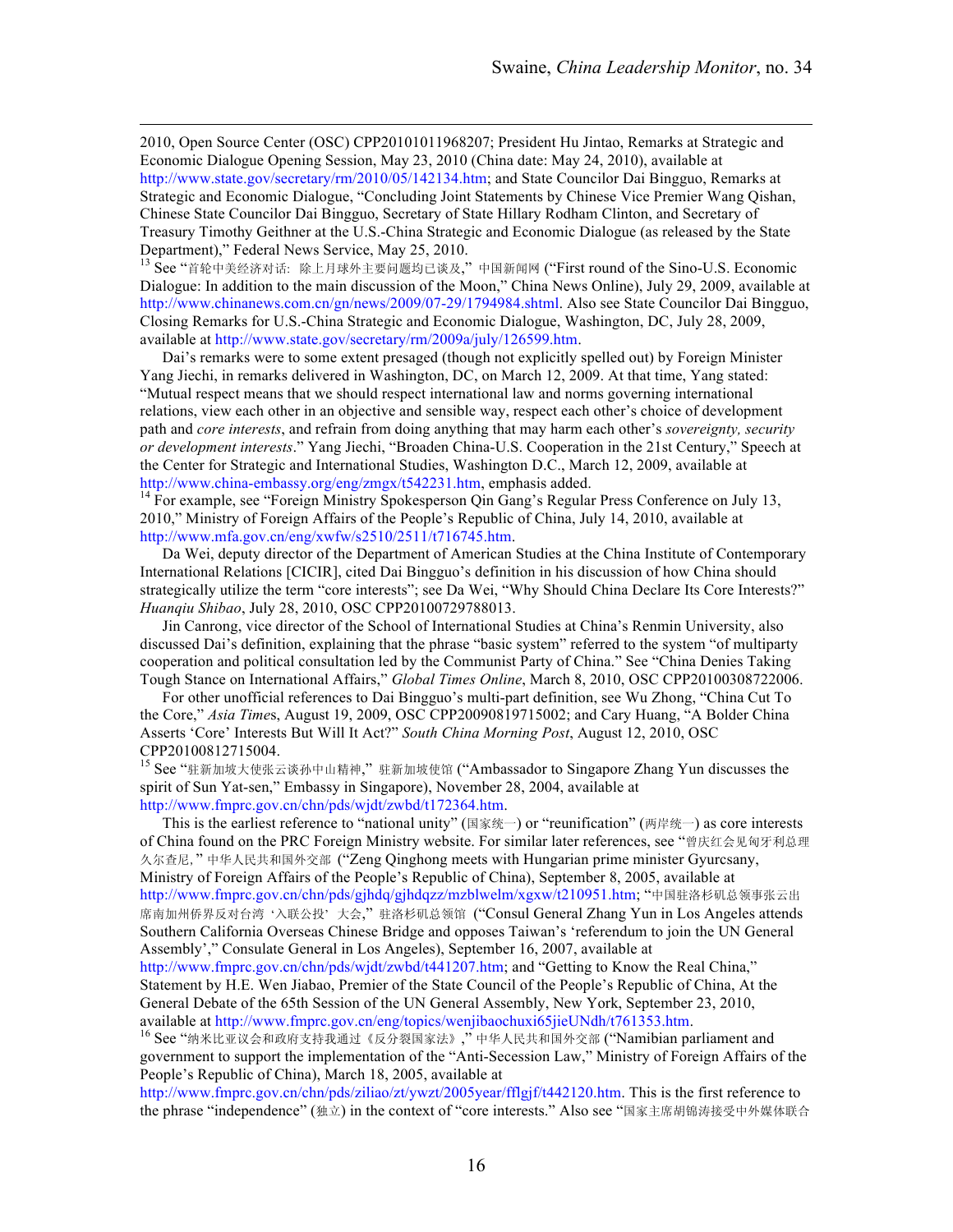采访," 中华人民共和国外交部 ("President Hu Jintao accepts joint interview from foreign media," Ministry of Foreign Affairs of the People's Republic of China), July 18, 2009, available at

Revolutionary Party (PRP) and Lao President Choummaly," Embassy of the People's Republic of China in the Republic of Lithuania, November 19, 2006, available at http://lt.china-

embassy.org/eng/xwdt/t281353.htm; "Carry On Traditional Friendship And Deepen All-round Cooperation—Address by Hu Jintao, President of the People's Republic of China, At Islamabad Convention Center, SRC-406," November 24, 2006, available at

 $\overline{a}$ 

http://www.fmprc.gov.cn/eng/wjb/zzjg/yzs/gjlb/2757/2758/t285917.htm. See also, "Hu Jintao Holds Talks with US President Obama," Ministry of Foreign Affairs of the People's Republic of China, November 17, 2009, available at http://www.fmprc.gov.cn/eng/wjb/zzjg/bmdyzs/xwlb/t628187.htm, where Hu mentions "human rights" in the context of "core interests," but does not explicitly label them in that category.<br><sup>18</sup> "杨洁篪会见马尔代夫外长沙希德," 中华人民共和国外交部 ("Maldives Foreign Minister Shahid meets with

Yang Jiechi," Ministry of Foreign Affairs of the People's Republic of China), May 26, 2008, available at http://www.fmprc.gov.cn/chn/pds/gjhdq/gjhdqzz/mzblwelm/xgxw/t458721.htm; "杨洁篪部长接受巴基斯坦联 合通讯社书面 采访," 中华人民共和国外交部 ("Foreign Minister Yang Jiechi accepts a written interview with the Associated Press of Pakistan," Ministry of Foreign Affairs of the People's Republic of China), April 25, 2008, available at http://www.fmprc.gov.cn/chn/pds/wjdt/wjbxw/t429027.htm; "和谐相处 合作共赢—周文重大 使就中美建交 30 周年为《人民日报》撰稿," 驻美国使馆供稿 ("Harmonious and Win-win Cooperation— Ambassador Zhou Wenzhong at the 30th Anniversary of Sino-U.S. relations, writes '*People's Daily*.'" U.S. Embassy Press Release, January 1, 2009, available at

http://www.fmprc.gov.cn/chn/gxh/wzb/zwbd/wshd/t530030.htm; "驻欧盟使团团长宋哲大使接受新华社《参 考消 息》年终专访," 驻欧盟使团供稿 ("Mission to the EU, Ambassador Song Zhe, head of the Xinhua News Agency accepts the end-of-year interview with 'Cankao Xiaoxi,'" Mission to the EU Press Release), December 26, 2008, available at http://www.fmprc.gov.cn/chn/gxh/tyb/zwbd/wshd/t529299.htm; "巴基斯坦 成立首个巴中研究所," 驻巴基斯坦使馆供稿 ("Pakistan establishes the first China-Pakistan Research Institute," Embassy in Pakistan Press Release), October 2, 2009, available at

http://www.fmprc.gov.cn/chn/gxh/cgb/zwbd/wshd/t617868.htm; "驻巴基斯坦大使罗照辉在伊斯兰堡发表演 讲," 驻巴基斯坦使馆供稿 ("Ambassador to Pakistan Luo Zhaohui gives speech at the World Affairs Council in Islamabad," Embassy in Pakistan Press Release), May 23, 2009, available at

http://www.fmprc.gov.cn/chn/gxh/cgb/zwbd/wshd/t564112.htm; "中国驻尼泊尔大使孙和平出席尼副首相兼 外交 大臣奥利饯行晚宴," 驻尼泊尔使馆供稿 ("Chinese Ambassador to Nepal Sun Heping attends the farewell dinner of Nepalese Deputy Prime Minister and Foreign Minister Oli," Embassy in Nepal Press Release), March 7, 2007, available at http://www.fmprc.gov.cn/chn/pds/gjhdq/gj/yz/1206\_24/1206x2/t301747.htm.

<sup>19</sup> See "外交部发言人章启月就美国务院表示陈水扁 '十点讲话' 有积极内容答记者问," 中华人民共和国外交部 ("Foreign Ministry Spokesperson Zhang Qiyue's remarks on the positive elements in the U.S. State Department comments on Chen Shui-bian's 'ten-point statement,'" Ministry of Foreign Affairs of the People's Republic of China), November 16, 2004, available at

http://www.fmprc.gov.cn/chn/gxh/tyb/fyrbt/t170288.htm; "李肇星与美国务卿举行会谈," 中华人民共和国外交部 ("Li Zhaoxing held talks with U.S. Secretary of State," Ministry of Foreign Affairs of the People's Republic of China), October 25, 2004, available at

http://www.fmprc.gov.cn/chn/pds/gjhdq/gjhdqzz/mzblwelm/xgxw/t166903.htm; "驻新加坡大使张云谈孙中山 精神" 驻新加坡使馆 ("Ambassador to Singapore Zhang Yun discusses the spirit of Sun Yat-sen," Embassy in Singapore), November 28, 2004, available at http://www.fmprc.gov.cn/chn/pds/wjdt/zwbd/t172364.htm. <sup>20</sup> The ASL does not explicitly use the term "core interests." However, it does state that "China's

sovereignty and territorial integrity "brook no division" (不容分割). And "sovereignty and territorial integrity" (主权和领土完整) had been officially identified as Chinese core interests as early as April 2004, as indicated above. See "Anti-Secession Law, Adopted at the Third Session of the Tenth National People's Congress on March 14, 2005," available at http://www.china.org.cn/english/2005lh/122724.htm. For the original Chinese text, see "反分裂国家法," 新华网 ("Anti-Secession Law," Xinhuanet), March 14, 2005, available at http://news.xinhuanet.com/newscenter/2005-03/14/content\_2694168.htm.

http://www.fmprc.gov.cn/chn/gxh/tyb/zyxw/t568406.htm; here Hu Jintao referred to "independence" (独立) as a "core interest" in an interview commenting on Sino-Russian bilateral relations. <sup>17</sup> "Hu Jintao Holds Talks with General Secretary of the Central Committee of the Lao People's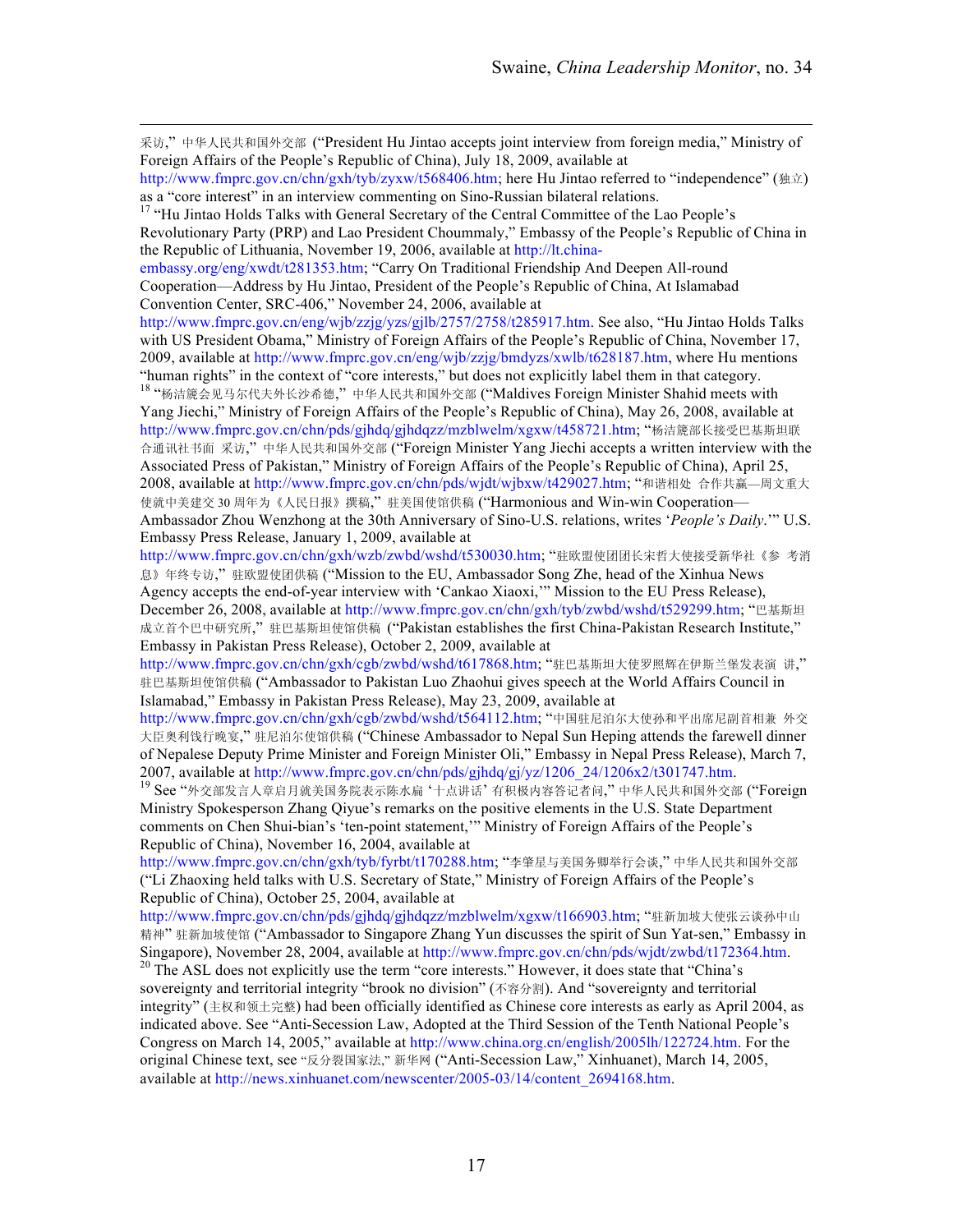Moreover, Hu Jintao delivered a speech in the run-up to the passage of the Anti-Secession Law wherein he spelled out "Four Nevers" vis-à-vis Taiwan and declared that "safeguarding national sovereignty and territorial integrity is where a country's core interest lies." "President Hu sets forth guidelines on Taiwan," Embassy of the People's Republic of China in the Republic of Hungary, March 5, 2005, available at http://www.chinaembassy.hu/hu/xwdt/t185890.htm.<br><sup>21</sup> See Cary Huang, "A Bolder China Asserts 'Core' Interests But Will It Act?" *South China Morning Post*,

August 12, 2010, OSC CPP20100812715004. This articles cites Professor Jin Canrong, associate dean of Renmin University's School of International Relations, as stating: "There is consensus within Chinese diplomatic circles and think-tank scholars that the term [core interests] will apply to only two categories—

territorial integrity and sovereignty—at least for the moment."<br><sup>22</sup> For recent examples, see Liao Lei and Hou Lijun, "(Foreign Affairs) Chinese Foreign Ministry Spokesman Zou Gang: We Expect More Positive Results from Obama's China Visit," Xinhua, November 10, 2009, OSC CPP20091110062018. The article states, "In response to a question about whether a specific statement will be made during this visit about meddling in Taiwan and Tibet, [Ministry of Foreign Affairs spokesperson] Qin Gang said that clear stipulations and promises are set out to address these issues in the three Sino-US joint communiques and this is also an important political foundation for forward development of the Sino-US relationship. *To allow the Sino-US relations to move forward in a healthy and stable manner,* the United States must abide by the three joint communiques and respect the core interests and major areas of concern on both sides" (emphasis added). Also see "Hu Jintao Holds Talks with US President Obama," Ministry of Foreign Affairs of the People's Republic of China, November 17, 2009, available at http://www.fmprc.gov.cn/eng/wjb/zzjg/bmdyzs/xwlb/t628187.htm. This official PRC account of the Obama-Hu talks in November 2009 reported Hu's stating that "to respect the core interest and major concern of each other" was necessary for strategic mutual trust.

For similar statements by senior Chinese officials made during the George W. Bush era, see "杨洁篪大使 赴美阿肯色州就当前中美关系发表演讲 (10/05/04)," 驻美国使馆供稿 ("Yang Jiechi, ambassador to the United States, delivered a speech on current Sino-U.S. relations in Arkansas," press release of the Chinese Embassy to the United States), May 10, 2004, available at

http://www.fmprc.gov.cn/chn/pds/gjhdq/gj/bmz/1206\_22/1206x2/t431003.htm; "杨洁篪外长同美国国务卿赖斯 会谈," 中 华人民共和国外交部 ("Foreign Minister Yang Jiechi talks with U.S. secretary of state Condoleezza Rice," Ministry of Foreign Affairs of the People's Republic of China), September 24, 2007, available at http://www.fmprc.gov.cn/chn/pds/wjb/wjbz/zyhd/t365879.htm; "中国驻洛杉矶总领事张云出席 '中美关系与中国 和平统一论坛' 开幕式," 驻洛杉矶总领馆供稿 ("Consul General Zhang Yun attends the opening ceremony of the Forum on China-U.S. relations and on China's Peaceful Reunification," Consulate General in Los Angeles), November 25, 2007, available at

http://www.fmprc.gov.cn/chn/pds/gjhdq/gj/bmz/1206\_22/1206x2/t434377.htm; and "国务委员戴秉国会见美国 国务卿赖 斯," 中华人民共和国外交部 ("State Councilor Dai Bingguo meets U.S. secretary of state Condoleezza Rice," Ministry of Foreign Affairs of the People's Republic of China), June 30, 2008, available at http://www.fmprc.gov.cn/chn/pds/gjhdq/gjhdqzz/mzblwelm/xgxw/t470540.htm.<br><sup>23</sup> For examples, see "国务委员戴秉国会见美国国务卿赖 斯," 中华人民共和国外交部 ("State Councilor Dai

Bingguo meets U.S. secretary of state Condoleezza Rice," Ministry of Foreign Affairs of the People's Republic of China), June 30, 2008, available at

http://www.fmprc.gov.cn/chn/pds/gjhdq/gjhdqzz/mzblwelm/xgxw/t470540.htm; "杨洁篪外长同美国国务卿赖 斯会谈," 中华人民共和国外交部 ("Foreign Minister Yang Jiechi talks with U.S. secretary of state Condoleezza Rice," Ministry of Foreign Affairs of the People's Republic of China), September 24, 2007, available at http://www.fmprc.gov.cn/chn/pds/wjb/wjbz/zyhd/t365879.htm; "胡锦涛主席会见美国总统布什," 中华人民共和国 外交部 ("President Hu Jintao meets U.S. president Bush," Ministry of Foreign Affairs of the People's Republic of China), November 21, 2004, available at

http://www.fmprc.gov.cn/chn/pds/ziliao/zt/ywzt/zt2004/hjtlatinamerica/t171122.htm; "外交部长李肇星会晤美 国务卿鲍威 尔," 中华人民共和国外交部 ("Foreign Minister Li Zhaoxing meets U.S. secretary of state Powell," Ministry of Foreign Affairs of the People's Republic of China), October 1, 2004, available at http://www.fmprc.gov.cn/chn/pds/gjhdq/gjhdqzz/mzblwelm/xgxw/t163077.htm; "唐家璇会见赖斯,"中华人民

共和国外交部 ("Tang Jiaxuan Meets with Condoleezza Rice," Ministry of Foreign Affairs of the People's Republic of China), July 9, 2004, http://www.fmprc.gov.cn/chn/gxh/wzb/zxxx/t142558.htm; 丁刚, "唐家璇会 见美国务卿," 人民日报 (Ding Gang, "Tang Jiaxuan Meets U.S. Secretary of State," *People's Daily*), January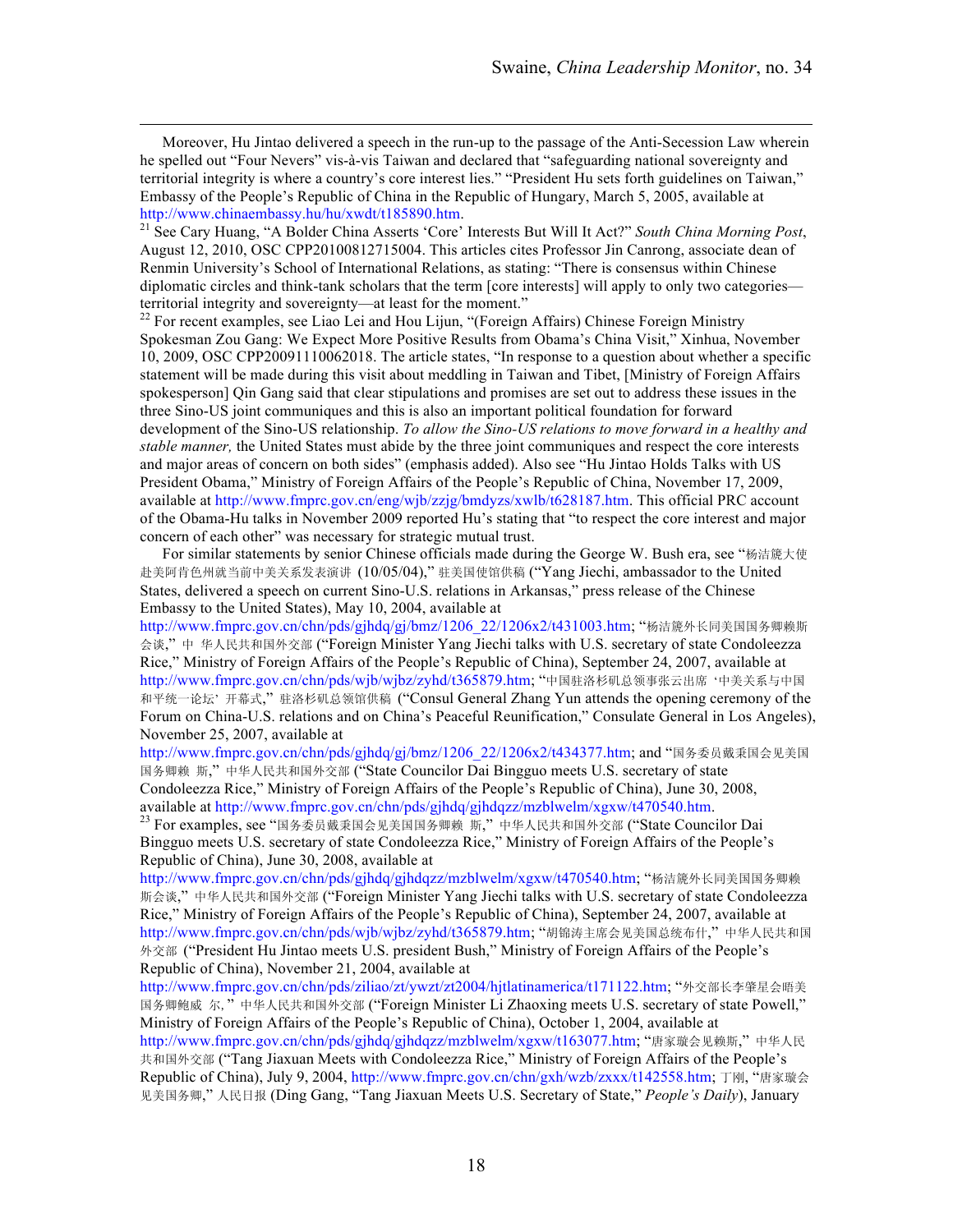21, 2003, 3rd edition, available at http://data.people.com.cn.; and "Foreign Minister Tang Jiaxuan Held Talks With Powell," Ministry of Foreign Affairs of the People's Republic of China, February 25, 2003, available at http://www.fmprc.gov.cn/eng/zxxx/t19583.htm.

A PRC Ministry of Foreign Affairs report states that Obama "urged both sides to respect each other's core interests" during the Hu-Obama meeting of April 2009 on the sidelines of the G20 Financial Summit in London. However, this report was not an official statement, and the official U.S. statement on the meeting found on the White House website does not mention any reference by Obama to "core interests." For the Chinese Foreign Ministry report, see "Chinese President Hu Jintao Meets with His U.S. Counterpart Obama," Ministry of Foreign Affairs of the People's Republic of China, April 2, 2009, available at http://www.fmprc.gov.cn/eng/wjdt/wshd/t555783.htm. The Chinese version is available at http://www.fmprc.gov.cn/chn/pds/ziliao/zt/dnzt/hjtzxdecfhesg/t555457.htm. For the White House report, see "Statement On Bilateral Meeting With President Hu Of China," The White House, Office of the Press Secretary, April 1, 2009, available at http://www.whitehouse.gov/the-press-office/statement-bilateralmeeting-with-president-hu-china.<br><sup>24</sup> See Joint Communiqué of the People's Republic of China and the United States of America, Issued in

Shanghai, February 28, 1972, available at http://beijing.usembassy-china.org.cn/uploads/images/ yJIG2IXkWU8gk1uq4Cx1tw/1972\_Joint\_Communique.pdf; and U.S.-PRC Joint Communiqué, August 17,

1982, available at http://beijing.usembassy-china.org.cn/uploads/

images/QjyEUD4z2TG3AW9PIy5tRA/1982\_Joint\_Communique.pdf.<br><sup>25</sup> See "外交部副部长何亚非就美国售台武器问题接受专访,"中华人民共和国外交部 ("Vice Foreign Minister He Yafei answers questions on U.S. arms sales to Taiwan in an interview," Ministry of Foreign Affairs of the People's Republic of China), January 9, 2010, available at

http://www.fmprc.gov.cn/chn/pds/wjb/zygy/t650637.htm; "U.S. Arms Sales To Taiwan Detrimental To Sino-U.S. Relations," Commentary, Xinhua, January 11, 2010, OSC CPP20100111968162; "Foreign Ministry Spokesperson Ma Zhaoxu's Regular Press Conference on January 26, 2010," Ministry of Foreign Affairs of the People's Republic of China, January 27, 2010,

http://www.fmprc.gov.cn/eng/xwfw/s2510/2511/t654019.htm; "Foreign Ministry Spokesperson Ma Zhaoxu's Regular Press Conference on February 4, 2010," Ministry of Foreign Affairs of the People's Republic of China, February 5, 2010, available at

http://www.fmprc.gov.cn/eng/xwfw/s2510/2511/t656333.htm; "常驻联合国代表团与驻纽约总领馆联合举行新春 招待会," 驻纽约总领馆供稿 ("Permanent Mission to the United Nations and New York Consulate General held a joint spring conference," Consulate General in New York Press Release), February 4, 2010, available at http://www.fmprc.gov.cn/chn/gxh/mtb/zwbd/jghd/t655935.htm; "The Embassy Hosted Farewell Reception for Ambassador Zhou Wenzhong And Mme. Xie Shumin," Embassy of the People's

Republic of China in the United States, February 19, 2010, available at http://www.chinaembassy.org/eng/zmgx/t659074.htm; "FM: China Firmly Opposed To U.S. Moves That Undermine Ties," Xinhua, March 7, 2010, OSC CPP20100307968053; "Premier Puts Forward Proposals for Closer China-U.S. Ties," Xinhua, September 23, 2010, OSC CPP20100923968145; "Foreign Ministry urges U.S. to respect China's core interests with credible steps," Xinhua, March 7, 2010, available at http://english.people.com.cn/90001/90776/90883/6911113.html; and "China, U.S. agree to respect 'core

interests': diplomat," Reuters, April 6, 2010, available at

http://www.reuters.com/article/idUSTRE6360FT20100407.<br><sup>26</sup> U.S.-China Joint Statement, January 19, 2011, Washington, D.C., available at

http://www.whitehouse.gov/the-press-office/2011/01/19/us-china-joint-statement.<br><sup>27</sup> Thomas J. Christensen, "The Need to Pursue Mutual Interests in U.S.-PRC Relations," United States Institute of Peace Special Report, forthcoming. See also "AIT Chairman Raymond Burghardt Press Roundtable Taipei," American Institute in Taiwan, January 25, 2011, available at

http://www.ait.org.tw/en/officialtext-ot1102.html; Susan V. Lawrence and Thomas Lum, "U.S.-China Relations: Policy Issues," January 12, 2011, available at

http://assets.opencrs.com/rpts/R41108\_20110112.pdf; Bonnie Glaser, "U.S.-China Relations: Obama-Hu Summit: Success or Disappointment?" *Comparative Connections*, January 2010, available at http://csis.org/files/publication/0904qus\_china.pdf; and Shih Hsiu-chuan, "Opinions differ on US-China

statement," *Taipei Times*, January 22, 2011, available at

http://www.taipeitimes.com/News/taiwan/archives/2011/01/22/2003494135.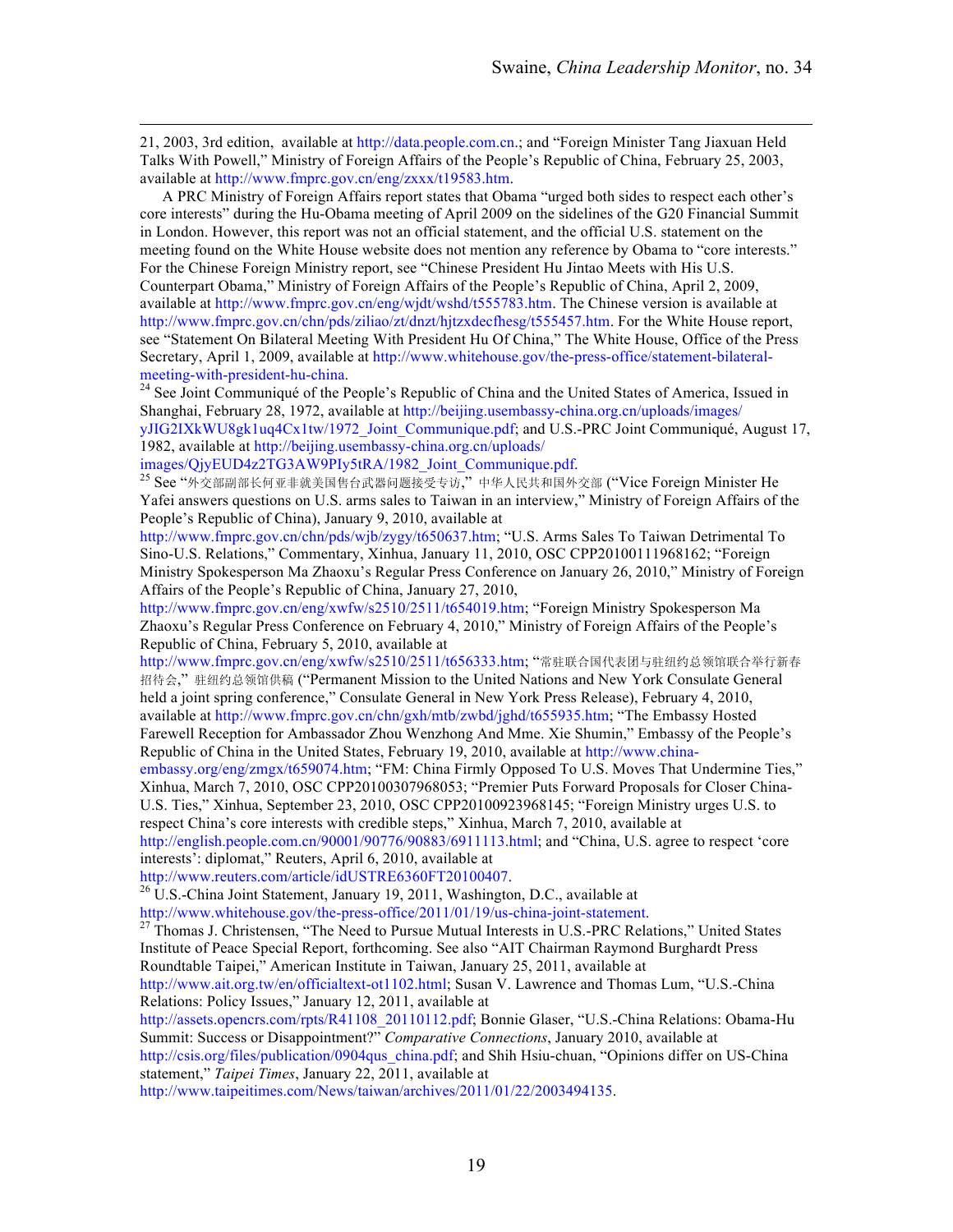<sup>28</sup> China uses the following terms and phrases in discussions of both its "core interests" as well as issues that it defines as its core interests, such as Taiwan, Tibet, and "sovereignty and territorial integrity" (主权和 领土完整):

- 必须立场坚定,旗帜鲜明,敢于斗争,善于斗争,决不拿原则作交易 (must stand firm, be clear-cut, have courage to fight, and never trade away principles)
- 决不会妥协 (never compromise)
- 绝不会让步 (never yield)
- 决不退让 (not yield)
- 绝不会容忍 (never tolerate)
- 決不答应 (never agree)
- 绝不允许 (never allow)—in Anti-Secession Law
- 决不动摇 (never waver)—number 1 of Hu's "Four Nevers"
- 决不放弃 (never give up)— number 2 of Hu's "Four Nevers"
- 决不改变 (never change)— number 3 of Hu's "Four Nevers"
- 决不妥协 (never compromise)— number 4 of Hu's "Four Nevers"
- 没有任何回旋余地 (no room for maneuver)
- 没有任何妥协余地 (no room for compromise)
- 没有任何妥协和让步的余地 (no room for compromise or concession)
- 没有任何付价还价的余地 (no room for haggling)
- 决不会有丝毫犹豫、含糊和退让 (will never have the slightest hesitation, faltering, or concession)
- 在任何时候都决不会拿自己的主权和原则做交易 (will never at any time trade off its sovereignty and principles)
- 不容分割 (brooks no division)

For the most notable (among many) examples of official statements, see "President Hu sets forth guidelines on Taiwan," Embassy of the People's Republic of China in the Republic of Hungary, March 5, 2005, available at http://www.chinaembassy.hu/hu/xwdt/t185890.htm. This is Hu Jintao's so-called "Four Nevers" speech. The Chinese version is: "胡锦涛就新形势下发展两岸关系提四点意见," 中华人民共和国外交部, March 4, 2005, available at http://www.fmprc.gov.cn/chn/gxh/tyb/zyxw/t186259.htm. Also see, "Speech at a Meeting Marking the 60th Anniversary of the Victory of the Chinese People's War of Resistance Against Japanese Aggression and the World Anti-Fascist War," September 3, 2005, available at

http://www.fmprc.gov.cn/eng/zxxx/t211664.htm; "Getting to Know the Real China: Statement by H.E. Wen Jiabao, Premier of the State Council of the People's Republic of China, at the General Debate of the 65th Session of the UN General Assembly," September 23, 2010, available at

http://www.fmprc.gov.cn/eng/topics/wenjibaochuxi65jieUNdh/t761353.htm (Chinese version: 中华人民共和 国国务院总理 温家宝, "认识一个真实的中国," 在第 65 届联大一般性辩论上的讲话, 2010 年 9 月 23 日 纽约, available at http://www.fmprc.gov.cn/chn/gxh/mtb/gjldrhd/t755356.htm); and "Xu Caihou's Visit To Promote Sino-U.S. Military Relationship," *Jiefangjun Bao*, October 28, 2009, OSC CPP20091029705005 (in this article, Qian Lihua, director general of the Foreign Affairs Office of the Ministry of National Defense of the PRC, stated that "China will never compromise on issues involving such core interests as territorial sovereignty and national security.")<br><sup>29</sup> See Deng Xiaoping, "Speech at the Third Plenary Session of the Central Advisory Commission of the

Communist Party of China," October 22, 1984, *Selected Works of Deng Xiaoping*, volume 3, *1982–1992*, ed. *People's Daily Online*, available at http://web.peopledaily.com.cn/english/dengxp/vol3/text/c1280.html. In this source, Deng Xiaoping states that he told Prime Minister Margaret Thatcher in their 1984 meeting on the reversion of Hong Kong to Chinese rule that "sovereignty was not negotiable" ("主权问题是不能够谈判 的"). This was said in the context of Hong Kong (and later in these remarks he compares Hong Kong to Taiwan). However, the comment is often taken to refer to sovereignty issues in general. Jiang Zemin also used the exact same phrase as Deng Xiaoping—"the sovereignty issue is non-negotiable" ("主权问题是不能够 谈判的"), on this occasion in direct reference to Taiwan. See "江泽民主席会见美总统国家安全事务助理伯杰," 中华 人民共和国外交部 ("President Jiang Zemin meets with U.S. Assistant to the President for National Security Affairs Samuel Berger," Ministry of Foreign Affairs of the People's Republic of China), November 7, 2000, available at http://www.fmprc.gov.cn/chn/gxh/tyb/zyxw/t7531.htm. However, a 2008 article by current Foreign Minister Yang Jiechi is perhaps the most direct statement of the fundamental non-negotiability of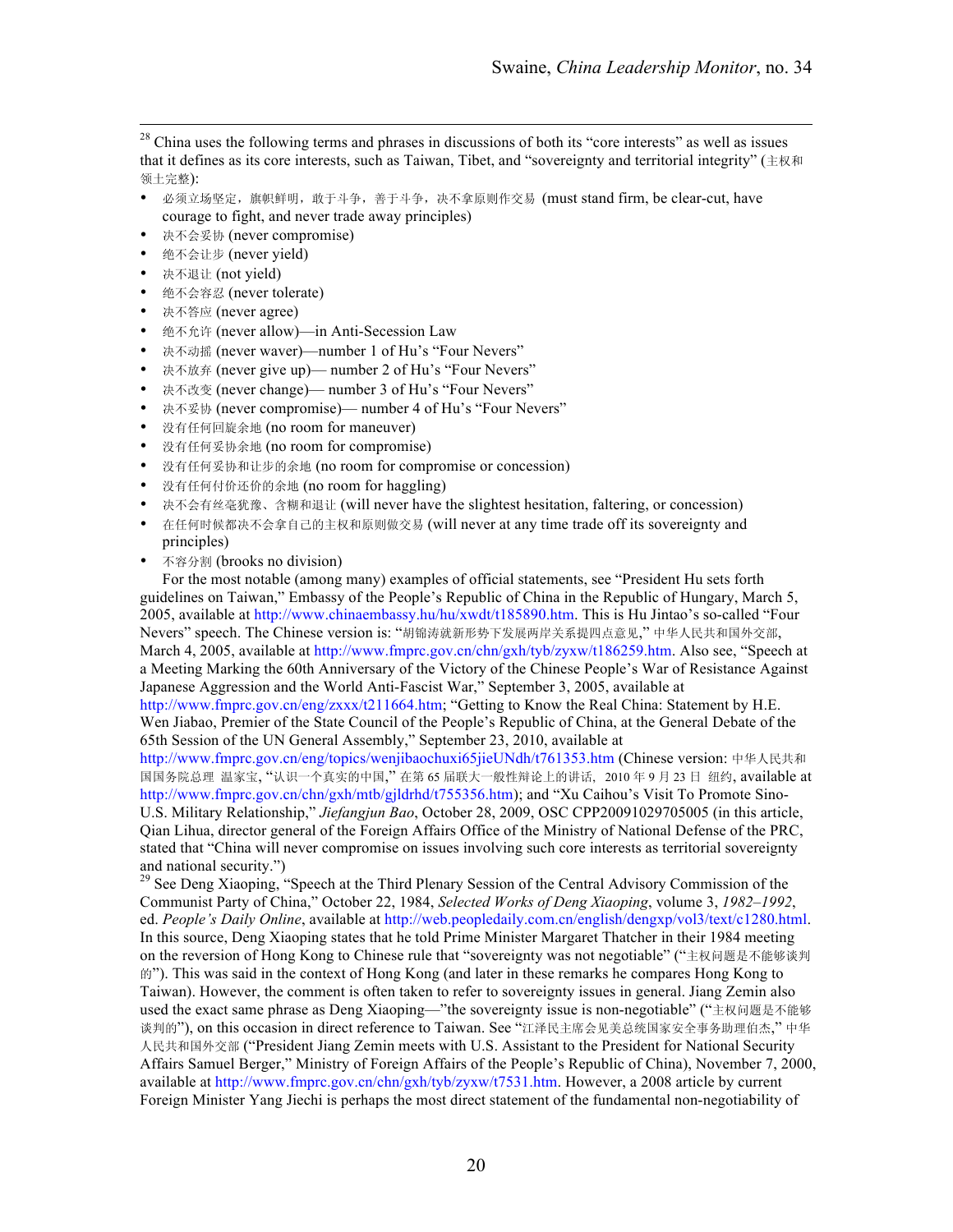China's "core interests." See 杨洁篪, "改革开放以来的中国外交" (Yang Jiechi, "China's diplomacy since reform and opening"), September 16, 2008, available at

http://www.fmprc.gov.cn/chn/gxh/wzb/zxxx/t512782.htm. Yang states: "In major issues involving core national interests, stand firm and clear-cut, dare to struggle, put up a good fight, and never trade principles. At the same time pay attention to strategy, adhere to a flexible and pragmatic approach, reasonable, beneficial, and restrained, maintaining the long-term and fundamental interests of our country." ("在涉及国 家核心利益的重大问题上,必须立场坚定,旗帜鲜明,敢于斗争,善于斗争,决不拿原则作交易。同时讲究策略,灵活务实

, 坚持有理、有利、有节, 维护我国的长远和根本利益. ")<br><sup>30</sup> For example, in a speech to the NPC on the draft Anti-Secession Law, Wang Zhaoguo asserts that "safeguarding sovereignty and territorial integrity" is China's core interest, and China has never forsworn the use of force to defend its "sovereignty and territorial integrity." See Wang Zhaoguo, "Draft Anti-Secession Law explained," speech at National People's Congress session, *China Daily*, March 8, 2005, available at http://www.chinadaily.com.cn/english/doc/2005-03/08/content\_422875.htm. Chinese ambassador to the U.S. Zhou Wenzhong implied in 2007 that China would use non-peaceful means if necessary to prevent Taiwan independence in order to safeguard China's "core interest" of "national sovereignty and territorial integrity." "中国驻美国大使周文重在 '全球促进中国和平统一高峰论坛' 开幕式上发表讲 话," 驻美国使馆供稿 ("Chinese ambassador to the U.S. Zhou Wenzhong gives speech at the opening ceremony of the 'Forum on the Global Promotion of the peaceful reunification of China,'" press release of the Chinese Embassy to the United States, November 17, 2007, available at http://www.fmprc.gov.cn/chn/pds/gjhdq/gj/bmz/1206\_22/1206x2/t441126.htm.

A large number of unofficial Chinese media sources and personages convey a similar (and in some cases even more militant) resolve. See "American Shadow over South China Sea," editorial, *Global Times*, July 26, 2010, OSC CPP20100726722003; "Major General Luo Yuan Discusses the US-ROK Joint Military Exercise in the Yellow Sea," *Renmin Wang*, July 13, 2010, OSC CPP20100713787008; Li Yu-chi, "Vigorously Oppose US Meddling in South China Sea Issue," *Hsiang Kang Shang Pao*, August 11, 2010, OSC CPP20100811716003; Huang Xiangyang, "Commentary: Get Back When Attacked," *China Daily*, January 31, 2010, OSC CPP20100131968022; Yu Keli, director of the CASS Institute of Taiwan Studies, "The Two Sides of the Strait Should Look Squarely at the Issue of Ending the State of Hostility and Signing a Peace Agreement," *Zhongguo Pinglun*, August 2009, no. 140, pp. 4–9, OSC CPP20090805710007;and Zhou Zhihuai, deputy director of the CASS Institute of Taiwan Studies, "A Programmatic Document for Advancing Peaceful Reunification," *Renmin Ribao* (Overseas Edition,

Internet Version), October 19, 2007, p. 5, OSC CPP20071019704022.<br><sup>31</sup> Recently, former Secretary of State Henry Kissinger made the same observation regarding China's core interests, stating: "China has announced a number of 'core interests' which are, in essence, non-negotiable and for which China is prepared to fight, if necessary." See Henry A. Kissinger, "Power Shifts and Security," keynote address, 8th IISS Global Strategic Review, September 10, 2010, available at http://www.iiss.org/conferences/global-strategic-review/global-strategic-review-2010/plenary-sessions-

<sup>32</sup> Adam Entous, "Tensions Ease in Asia, U.S. Says," *Wall Street Journal*, October 12, 2010; Abe Denmark, "China's Navy Gets Its Act Together, and Gets Aggressive," *Wired*, Danger Room, April 26, 2010, available at http://www.wired.com/dangerroom/2010/04/chinas-navy-gets-its-act-together-and-getsaggressive/; Jiang Lifeng, "Some advice for Japan," *China Daily*, November 4, 2010, http://www.china.org.cn/opinion/2010-11/04/content\_21269982.htm; Phoenix TV: China, Japan 'Likely To Engage in Fierce Confrontations Over Diaoyus'," *Feng Huang Wei Shih Chung Wen Tai*, interview with staff commentator Ho Liang-liang, October 22, 2010, OSC CPP20101025715031; "Disputed Island Tests Chinese Diplomacy," *Caijing*, September 29, 2010, OSC CPP20100929715030; Liu Huan, Meng Na, and Li Huizi, "Japan's Illegal Detention of Chinese Boat Captain Seriously Undermines People's Trust in Japan" (China Focus), Xinhua Asia-Pacific Service, September 20, 2010, OSC CPP20100920005007; Major General Luo Yuan, "US engaging in gunboat diplomacy," *People's Daily*, August 13, 2010, OSC CPP20100813787009; Cary Huang, "A Bolder China Asserts 'Core' Interests But Will It Act?" *South China Morning Post*, August 12, 2010, OSC CPP20100812715004; Wu Zhong, "A Daring Departure from Deng," *Asia Times*, August 6, 2010, available at http://www.atimes.com/atimes/China/LH06Ad02.html; John Pomfret, "U.S. takes a tougher tone with China," *Washington Post*, July 30, 2010, A01; Cary Huang, "War of Words Heats up With US Over South China Sea Disputes," *South China Morning Post*, July 29, 2010, OSC CPP20100729715012;"American Shadow over South China Sea," Editorial, *Global Times*, July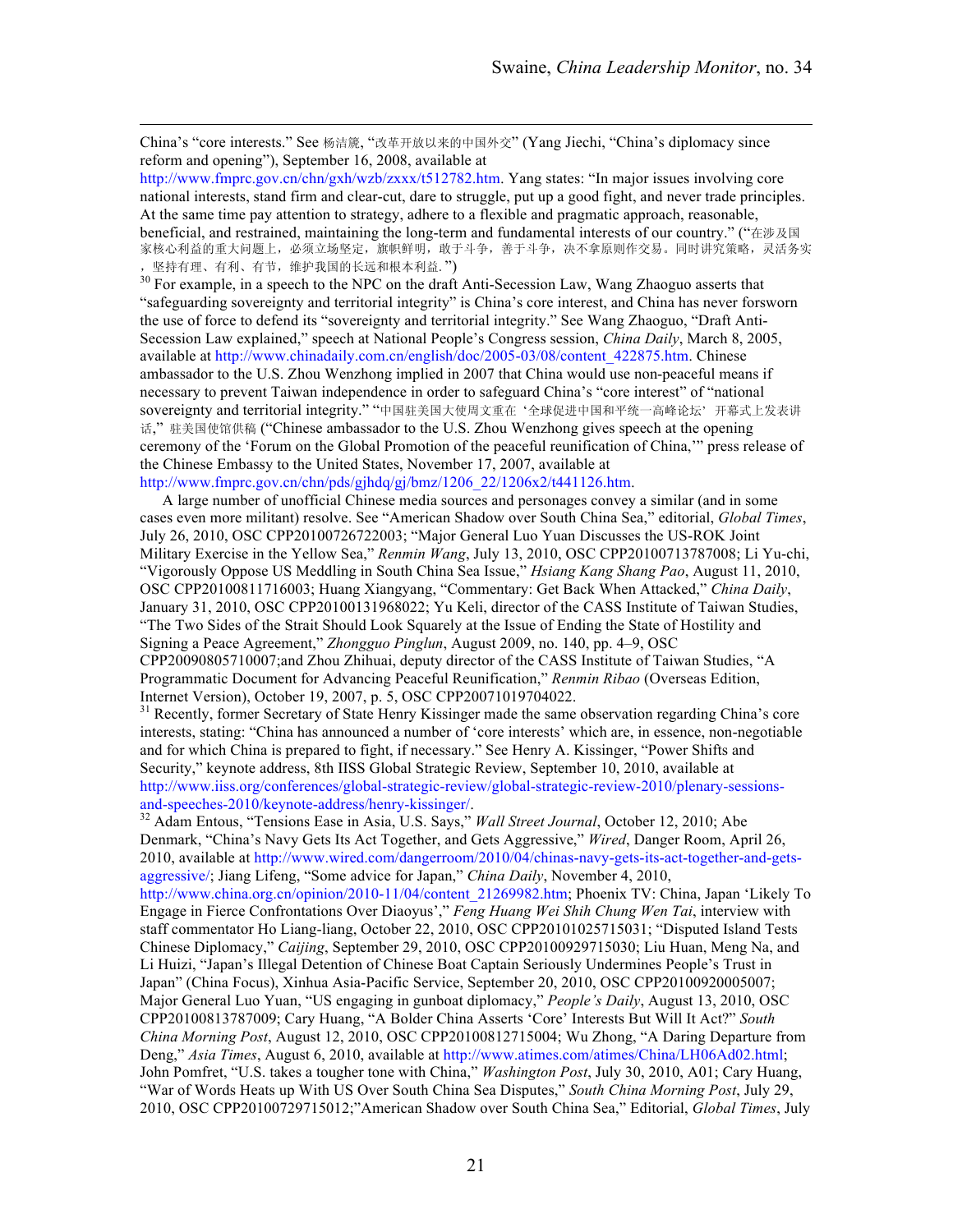26, 2010, OSC CPP20100726722003; "We Would Like To Advise the United States Not To Make the South China Sea Troubled Waters," *Ta Kung Pao*, July 26, 2010, OSC CPP20100726788010; "Major General Luo Yuan Discusses the US-ROK Joint Military Exercise in the Yellow Sea," *Renmin Wang*, July 13, 2010, OSC CPP20100713787008; Wu Ting and Zhou Yun, "Sino-US-Japanese Sea Power Games in West Pacific," *Dongfang Zaobao*, July 12, 2010, OSC CPP20100718138002; "China tells U.S. that S. China Sea is 'core interest' in new policy," Kyodo News, July 3, 2010, OSC JPP20100703969016; Michael Wines, "Behind a Military Chill: A More Forceful China," *New York Times*, June 8, 2010; Edward Wong, "Chinese Military Seeks to Extend Its Naval Power," *New York Times*, April 23, 2010; and Wang Te-chun, "Strategic Changes Are Currently Taking Place in China-US Relations," *Ta Kung Pao*, November 10, 2009, OSC CPP20091110710002.

<sup>33</sup> Some of the most significant official sources, as also cited above, include (in reverse chronological order): 丁刚, "唐家璇会见美国务卿," 人民日报 (Ding Gang, "Tang Jiaxuan Meets U.S. Secretary of State," *People's Daily*), January 21, 2003, 3rd edition, available at http://data.people.com.cn; "Foreign Minister Tang Jiaxuan Held Talks With Powell," Ministry of Foreign Affairs of the People's Republic of China, February 25, 2003, available at http://www.fmprc.gov.cn/eng/zxxx/t19583.htm; "President Hu sets forth guidelines on Taiwan," Embassy of the People's Republic of China in the Republic of Hungary, March 5, 2005, available at http://www.chinaembassy.hu/hu/xwdt/t185890.htm; "Foreign Ministry Spokesperson Qin Gang's Regular Press Conference on 27 November, 2007," Ministry of Foreign Affairs of the People's Republic of China, November 28, 2007, available at

http://www.fmprc.gov.cn/eng/xwfw/s2510/2511/t385091.htm; "Foreign Ministry Spokesperson Qin Gang's Regular Press Conference on June 22, 2010," Ministry of Foreign Affairs of the People's Republic of China, June 23, 2010, available at http://www.mfa.gov.cn/eng/xwfw/s2510/2511/t711047.htm. <sup>34</sup> Information Office of the State Council of the People's Republic of China, "Tibet—Its Ownership And

Human Rights Situation," government white paper, September 1992, Beijing, China, available in English at http://www.fmprc.gov.cn/eng/topics/3711/t18996.htm#4, available in Chinese at http://www.fmprc.gov.cn/chn/pds/ziliao/zt/ywzt/wzzt/2296/t10532.htm. The white paper also refers to

Tibet as a "fundamental issue" (根本问题).<br><sup>35</sup> At the meeting, Zeng stated: "The Chinese government appreciates the government of Sri Lanka for adhering to the one-China policy for a long period of time and offering precious support to China on Taiwan, Tibet and other questions involving China's core interest." See "Zeng Qinghong Meets with Wickremanayake," Ministry of Foreign Affairs of the People's Republic of China, April 22, 2006, available at http://www.fmprc.gov.cn/eng/wjb/zzjg/yzs/gjlb/2782/2784/t248856.htm. For the Chinese version, see "曾庆红会见维克拉马纳亚克," 中华人民共和国外交部 ("Zeng Qinghong meets with Wickremanayake," Ministry of Foreign Affairs of the People's Republic of China), April 22, 2006, available at http://www.fmprc.gov.cn/chn/pds/gjhdq/gjhdqzz/mzblwelm/xgxw/t248035.htm. Also see "Foreign Ministry Spokesperson Qin Gang's Regular Press Conference on November 27, 2008," Permanent Mission of the People's Republic Of China to the United Nations Office at Geneva and Other International Organizations in Switzerland, November 28, 2008, available at http://www.china-

un.ch/eng/fyrth/t524172.htm.<br><sup>36</sup> "Carry On Traditional Friendship And Deepen All-round Cooperation," Address by Hu Jintao President of the People's Republic of China At Islamabad Convention Center, SRC-406, November 24, 2006, available at http://www.fmprc.gov.cn/eng/wjb/zzjg/yzs/gjlb/2757/2758/t285917.htm.

<sup>37</sup> For example, see "驻密克罗尼西亚大使张卫东拜会密 外长罗伯特," 驻密克罗尼西亚联邦使馆 ("Ambassador to the Federated States of Micronesia Zhang Weidong holds a secret meeting with Foreign Minister Robert [Luobote]," Embassy in Federated States of Micronesia), August 19, 2009, available at

http://www.fmprc.gov.cn/chn/pds/wjdt/zwbd/t579464.htm; "杨洁篪外长会见美国常务副国务卿 斯坦伯格," 中华 人民共和国外交部 ("Foreign Minister Yang Jiechi Meets with U.S. Deputy Secretary of State James Steinberg," Ministry of Foreign Affairs of the People's Republic of China), September 30, 2009, available at http://www.fmprc.gov.cn/chn/gxh/mtb/bldhd/t616704.htm; "习近平会见美国常务副国务卿斯坦 伯格," 中华人 民共和国外交部 ("Xi Jinping Meets with U.S. Deputy Secretary of State James Steinberg," Ministry of Foreign Affairs of the People's Republic of China), September 29, 2009, available at

http://www.fmprc.gov.cn/chn/pds/wjdt/gjldrhd/t615959.htm; and Australia-China Joint Statement, 30 October 2009, available at http://www.china.embassy.gov.au/bjng/statement.html. The Chinese version is found here: "外交部副部长何亚非谈《中澳联合 声明》," 中华人民共和国外交部 ("Vice Foreign Minister He Yafei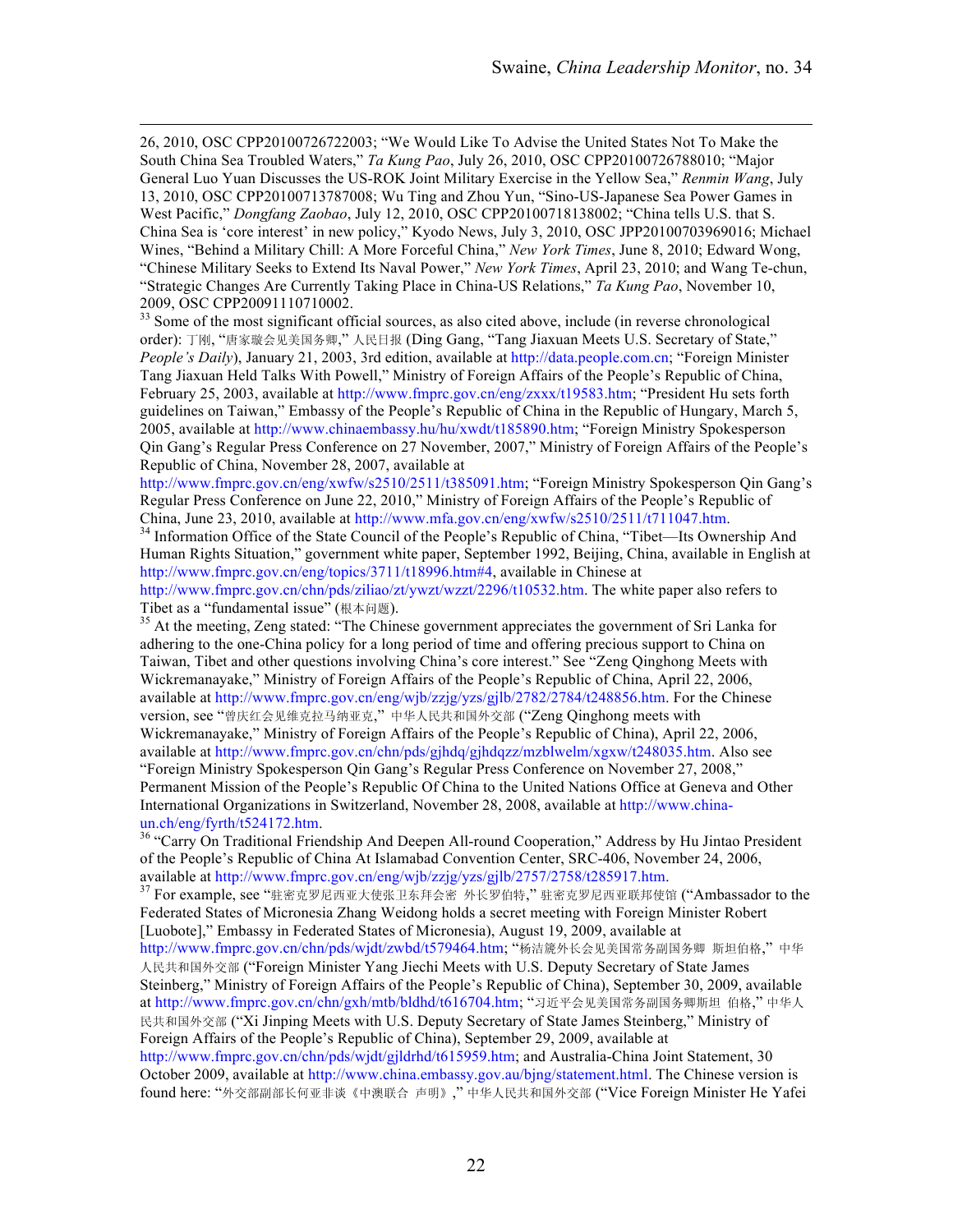Talks about 'China-Australia Joint Statement'," Ministry of Foreign Affairs of the People's Republic of China), September 31, 2009, available at http://www.fmprc.gov.cn/chn/gxh/tyb/zyxw/t623887.htm. <sup>38</sup> On the subject of the Yellow Sea, PRC Foreign Ministry spokesperson Qin Gang neither confirmed nor

denied its "core interest" status in response to direct questioning in a press conference. See "Foreign Ministry Spokesperson Qin Gang's Regular Press Conference on July 13, 2010," Ministry of Foreign Affairs of the People's Republic of China, July 14, 2010, available at

http://www.mfa.gov.cn/eng/xwfw/s2510/2511/t716745.htm.

"Q: Recently, there are lots of reports on China's core interests in the Yellow Sea. Could you outline China's core interests? And in what way will the US-ROK joint naval exercise compromise China's core interests?

A: China's core interests refer to national sovereignty, security, territorial integrity and development interests."

As for the Diaoyu (Senkaku) Islands, in response to a direct question on their "core interest" status, PRC Foreign Ministry spokesperson Hong Lei neither confirmed nor denied that the disputed islands were part of China's core interest. See "Foreign Ministry Spokesperson Hong Lei's Regular Press Conference on November 2, 2010," Ministry of Foreign Affairs of the People's Republic of China, November 3, 2010, available at http://www.mfa.gov.cn/eng/xwfw/s2510/2511/t766610.htm.

"Q: . . . China once said that issues such as Taiwan and Tibet bear on China's core interest. Is the Diaoyu island issue also part of China's core interest?<br>A: The Diaoyu Island and its affiliated islands have been China's inherent territory since ancient times."

<sup>39</sup> Edward Wong, "Chinese Military Seeks to Extend Its Naval Power," *New York Times*, April 23, 2010.

Wong cites "an American official involved in China policy" as follows: "In March, Chinese officials told two visiting senior Obama administration officials, Jeffrey A. Bader and James B. Steinberg, that China would not tolerate any interference in the South China Sea, now part of China's 'core interest' of sovereignty, said an American official involved in China policy. It was the first time the Chinese labeled the South China Sea a core interest, on par with Taiwan and Tibet, the official said."<br><sup>40</sup> For example, see "China tells U.S. that S. China Sea is 'core interest' in new policy," Kyodo News, July

3, 2010, OSC JPP20100703969016; and John Pomfret, "U.S. takes a tougher tone with China," *Washington Post*, July 30, 2010, A01.<br><sup>41</sup> "China Retracts Policy on S. China Sea, Tells U.S.," Kyodo, October 22, 2010, OSC

JPP20101022969102.

<sup>42</sup> See Hillary Rodham Clinton, Secretary of State, Interview With Greg Sheridan of *The Australian*, Melbourne, Australia, November 8, 2010, available at

http://www.state.gov/secretary/rm/2010/11/150671.htm. The transcript of the interview quotes Clinton as stating, "And when China first told us at a meeting of the Strategic and Economic Dialogue that they viewed the South China Sea as a core interest, I immediately responded and said we don't agree with that." The reporter then asked, "Was that Dai Bingguo that said that to you?" And Clinton replied, "Yes, yeah. 43 For example, see "Foreign Ministry Spokesperson Jiang Yu's Regular Press Conference on September 21, 2010," Ministry of Foreign Affairs of the People's Republic of China, September 21, 2010, available at http://www.fmprc.gov.cn/eng/xwfw/s2510/2511/t756092.htm. In response to a specific question ("US officials said China once expressed that the South China Sea is its core interest. Please confirm."), Jiang replied: "Each country has its own core interests. Issues concerning state sovereignty, territorial integrity and major development interests are significant to all countries. China believes the South China Sea issue is only the dispute of territorial sovereignty and maritime rights and interests between relevant countries rather than an issue between China and ASEAN, let alone a regional or international issue. It can only and must be settled through friendly consultations between both parties in a peaceful manner. Adhering to 'putting aside disputes and seeking common development,' we are always committed to proper settlement through bilateral consultations with relevant countries. The channel of communication is smooth." <sup>44</sup> John D. Banusiewicz, "Gates Receives, Accepts Invitation to Visit China," American Forces Press

Service, October 11, 2010, available at http://www.defense.gov/news/newsarticle.aspx?id=61218; "China Retracts Policy on S. China Sea, Tells U.S.," Kyodo News, October 22, 2010, OSC JPP20101022969102.

<sup>45</sup> Hu stated, "Taiwan- and Tibet-related issues concern China's sovereignty and territorial integrity, and they represent China's core interests." "Address by Chinese President Hu Jintao at a U.S.-China Business Community Luncheon on U.S.-China Relations," Marriott Wardman Park Hotel, Washington, D.C., January 20, 2011, transcript by Federal News Service. See also Douglas H. Paal, "China and the United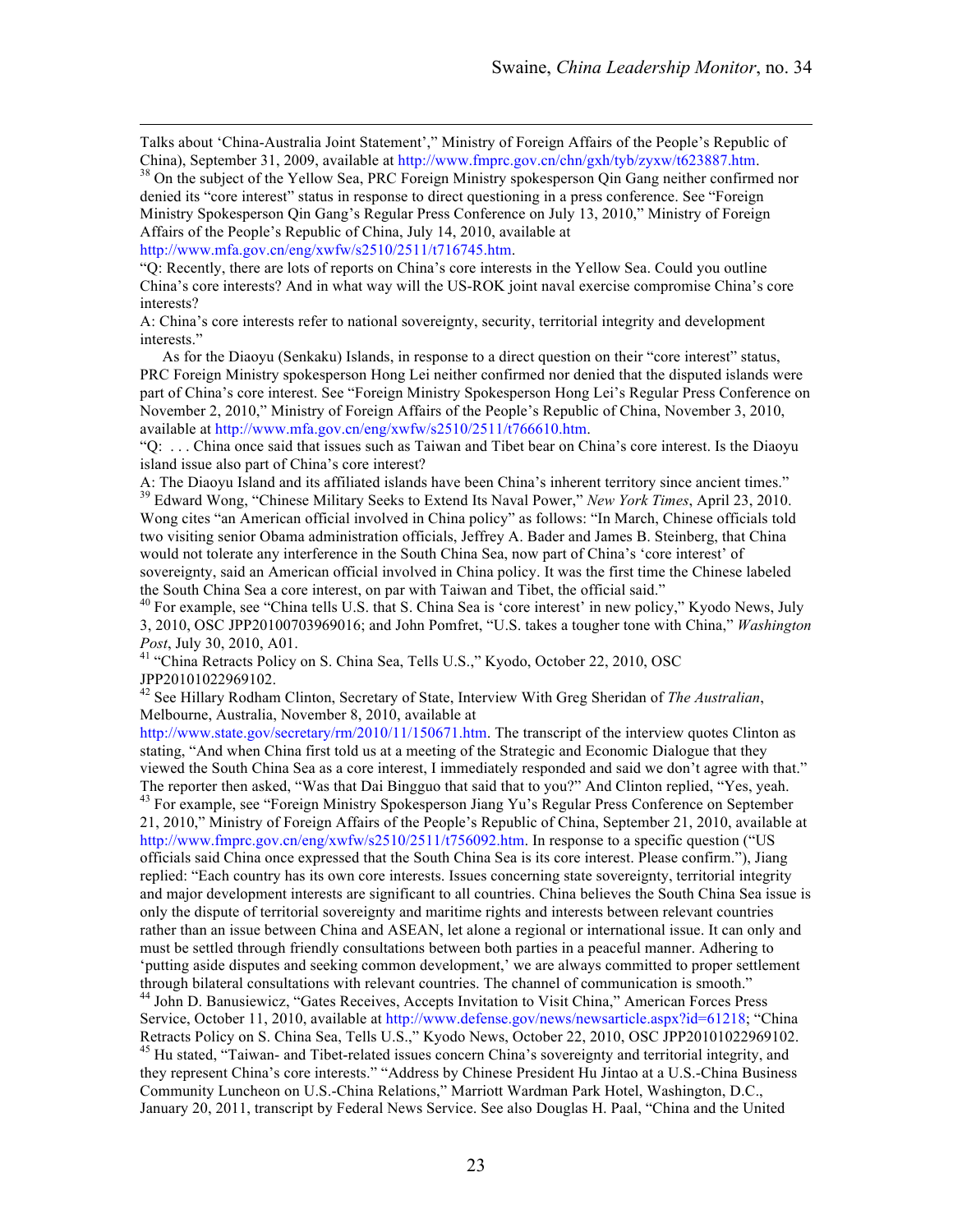States: Reining in Mutual Mistrust," Asia Pacific Brief, Carnegie Endowment for International Peace, January 31, 2010, available at

http://www.carnegieendowment.org/publications/index.cfm?fa=view&id=42422.<br><sup>46</sup> Personal communication with senior U.S. officials. One should add that Beijing probably emphasized the importance of the South China Sea territorial issue to Chinese interests at the March 2010 meeting with Steinberg and Bader in order to deter Washington from raising the issue at the Hanoi meeting of the ASEAN Regional Forum (ARF), scheduled for the following July. If so, the Chinese clearly failed in that attempt, since the ARF meeting witnessed a largely U.S.-orchestrated discussion of the issue, and a clear U.S. attempt to increase its overall involvement in the controversy. This event will be discussed in greater detail in an upcoming *CLM*, as part of an analysis of Chinese behavior regarding maritime issues.<br><sup>47</sup> State Councilor Dai Bingguo, Remarks at Strategic and Economic Dialogue, "Concluding Joint" Statements by Chinese Vice Premier Wang Qishan, Chinese State Councilor Dai Bingguo, Secretary of State Hillary Rodham Clinton, and Secretary of Treasury Timothy Geithner at the U.S.-China Strategic and Economic Dialogue (as released by the State Department)," Federal News Service, May 25, 2010; and Strategic and Economic Dialogue Opening Session, Remarks by Secretary of State Hillary Rodham Clinton; President Hu Jintao; Vice-Premier Wang Qishan; Treasury Secretary Timothy Geithner; State Councilor Dai, Great Hall of the People, Beijing, China, May 23, 2010, available at http://www.state.gov/secretary/rm/2010/05/142134.htm.

<sup>48</sup> Personal communication, senior U.S. official.<br><sup>49</sup> For example, in the 2002 "Declaration on the Conduct of Parties in the South China Sea," signed by all the claimants to South China Sea territories and waters (including China), the parties concerned undertook "to resolve their territorial and jurisdictional disputes by peaceful means, without resorting to the threat or use of force, through friendly consultations and negotiations by sovereign states directly concerned, in accordance with universally recognized principles of international law, including the 1982 UN Convention on the Law of the Sea" See "Declaration on the Conduct of Parties in the South China Sea," November 4, 2002, available at http://www.aseansec.org/13163.htm. A similar commitment to "negotiation [of the South China Sea dispute] according to international law" is also contained in the joint statement between China and Vietnam signed in 2008. See China-Viet Nam Joint Statement, Beijing, China, October 25, 2008, available at http://www.fmprc.gov.cn/eng/wjb/zzjg/yzs/gjlb/2792/2793/t520438.htm.

For additional official affirmations of China's desire to employ peaceful negotiations, talks, and consultations in addressing this issue, see "Foreign Ministry Spokesperson Jiang Yu's Regular Press Conference on September 21, 2010," Ministry of Foreign Affairs of the People's Republic of China, September 21, 2010, available at http://www.fmprc.gov.cn/eng/xwfw/s2510/2511/t756092.htm; Yi Ling, "People's Liberation Army Deputy Chief of General Staff Ma Xiaotian Reiterates China's Stand on the South Sea Issue; China Protects Legitimate Navigation Freedom in the South Sea," Xinhua, October 22, 2010, OSC CPP20101022163018; and "Chinese FM refutes fallacies on the South China Sea issue," *China Daily*, July 25, 2010, available at http://www.chinadaily.com.cn/china/2010-07/25/content\_11046054.htm. <sup>50</sup> An October 2010 article in the *South China Morning Post* reported that the Chinese government had

indeed privately included the Diaoyu Islands and South China Sea in its category of "core interests," citing "diplomats familiar with the process." PRC leaders allegedly "agreed in a meeting late last year to classify major foreign relations issues into two categories": "core national interest" and "national interest." See Cary Huang, "Diaoyus Row Marks Shift in Beijing's Diplomatic Posture," *South China Morning Post Online*, October 3, 2010, OSC CPP20101004715017. However, such a formulation, if it truly exists, has never been publicly articulated. More importantly, as explained in this *CLM* article, the specific issues of the Diaoyu Islands and the South China Sea have never been publicly identified by Chinese officials as core interests.<br><sup>51</sup> This issue will be discussed in greater detail in an upcoming *CLM*.

<sup>52</sup> For example, see Wang Haiyun (vice president of Chinese Society for Study of the History of Sino-Russian relations), "China Does Not have an 'Anti-Intervention Strategy," *Dongfang Zaobao*, October 12, 2010, OSC CPP20101018038001. Major General Wang (a former military attaché to Russia) largely agrees with the argument of these unofficial observers, stating: "The idea that 'the South China Sea issue is a core interest for China' has only been mentioned by individual Chinese scholars and has not been formally stated by high-level leaders; still less has it been written into national strategic reports or legal documents." However, he then confuses the situation by adding: "The best explicit formulation is that 'the question of South China Sea sovereignty involves China's core interests,' and to declare that even though it is an issue